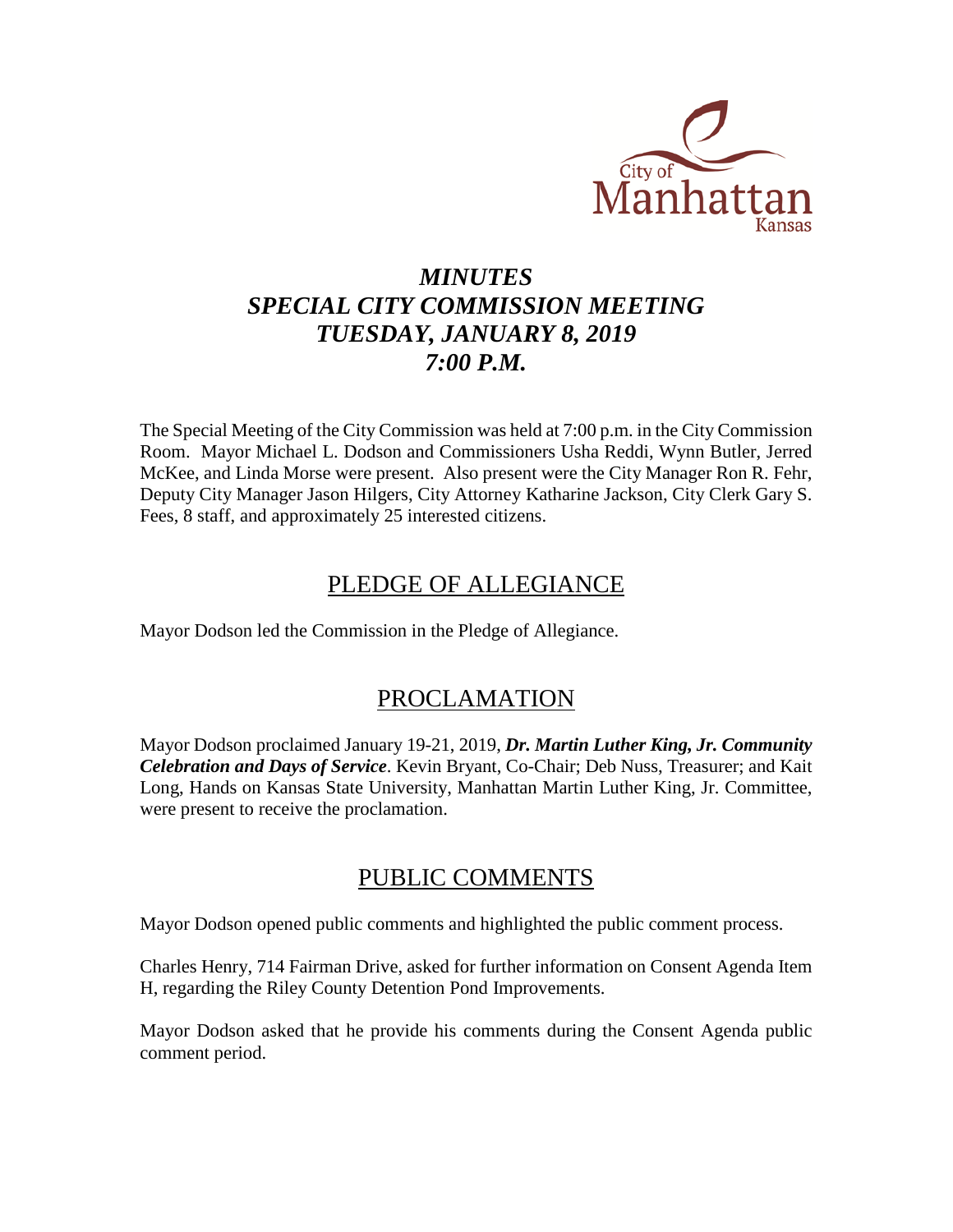# PUBLIC COMMENTS *(CONTINUED)*

Mark Hatesohl, representing St. Luke's Lutheran Church, provided an update to the Commission regarding their continued difficulties with Pavers, Inc. He stated that there was a verbal agreement between Pavers, Inc., and the Church for them to use their site for the West Anderson Avenue project and then provide the Church with crushed concrete; however, this has not happened. He provided additional information and concerns since he spoke with the Commission in November 2018. He asked the Commission for their help and requested they approve the City Manager or Director of Finance to write a letter to Pavers, Inc., on their behalf addressing their concerns as well as suspend payments from the City of Manhattan to Pavers, Inc., until they finish what they promised with the Church.

Hearing no other comments, Mayor Dodson closed the public comments.

### COMMISSIONER COMMENTS

Commissioner Butler stated that the annual Chamber Leaders Retreat is coming up and voiced concern with the amount of taxpayer dollars being spent to attend the Retreat.

Commissioner Reddi wished everyone a Happy New Year and to be careful driving as Kansas State University students will soon be back in the community.

Ron Fehr, City Manager, commented on the limited impact of the Federal government shutdown on City operations. He stated that most of the impact in the community are Federal employees that are directly impacted.

### CONSENT AGENDA

(\* denotes those items discussed)

#### **MINUTES**

The Commission approved the minutes of the Regular City Commission Meeting held Tuesday, December 18, 2018.

#### **CLAIMS REGISTER NO. 2898**

The Commission approved Claims Register No. 2898 authorizing and approving the payment of claims from December 12, 2018 – December 31, 2018, in the amount of \$1,889,056.98.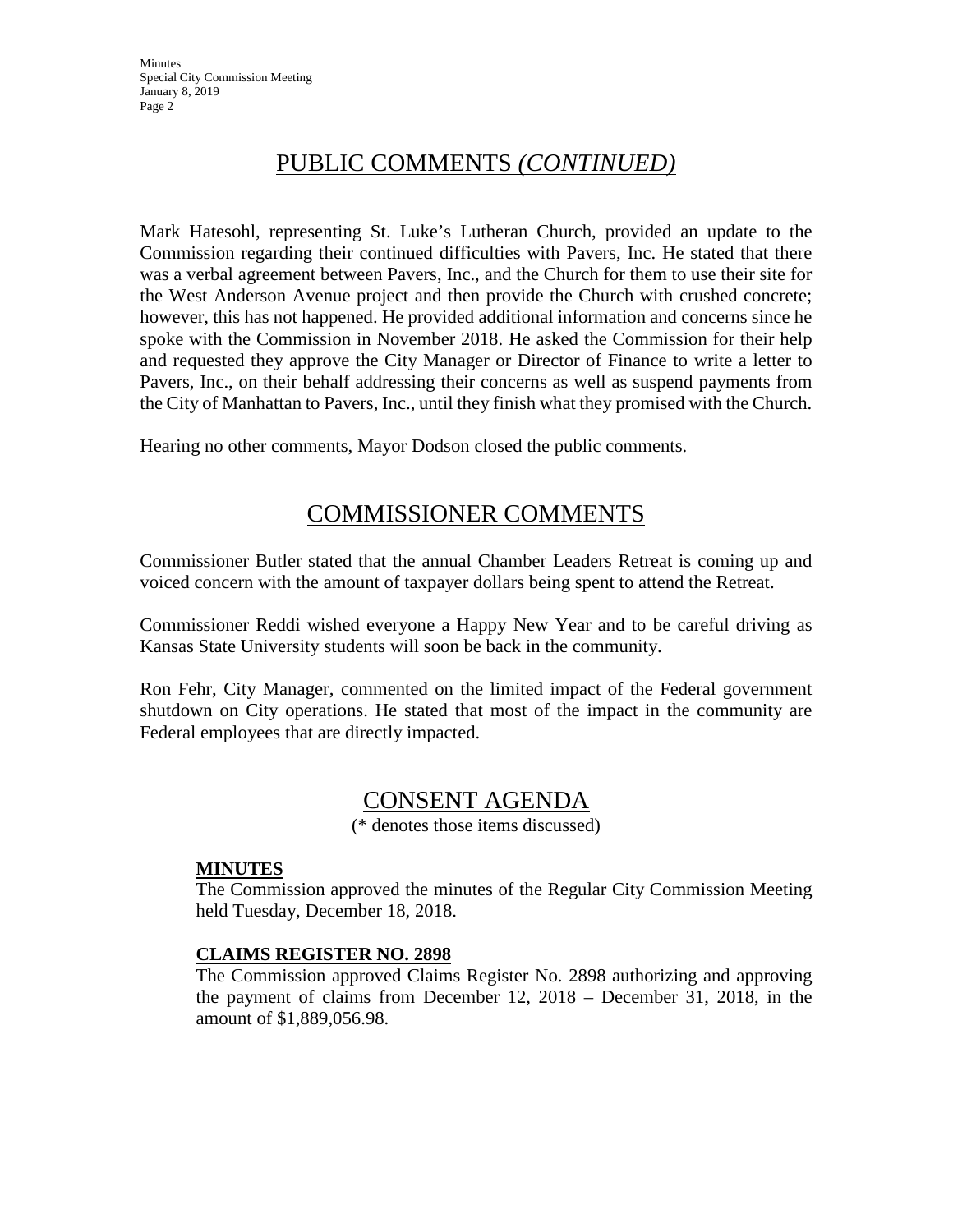# CONSENT AGENDA *(CONTINUED)*

#### **LICENSES**

The Commission approved a Merchant Guard Agency License for calendar year 2019 for Prudential Security Inc., 20600 Eureka Road #900, Taylor, Michigan; an annual Cereal Malt Beverages Off-Premises License for Wildcat Creek Fun and Fitness, 800 Anneberg Circle; and an annual Cereal Malt Beverages On-Premises License for Wingstop #954, 1126 Moro Street.

#### **ORDINANCE NO. 7394 – REZONE – 1810-1812 TODD ROAD**

The Commission approved Ordinance No. 7394 rezoning 1810-1812 Todd Road from R-3, Multiple-Family Residential District, to R-3/UO, Multiple-Family Residential with University Overlay District, based on the findings in the Staff Report *(see Attachment No. 1)* and the recommendation of the Manhattan Urban Area Planning Board Planning Board.

#### **ORDINANCE NO. 7395 – REPEAL – PUBLIC USE OF MEMORIAL AUDITORIUM AND COMMUNITY BUILDING**

The Commission approved Ordinance No. 7395 amending Chapter 23 of the Code of Ordinances by repealing Article III regarding Public Use of the Memorial Auditorium and Community Building.

#### **ORDINANCE NO. 7396 – AMEND – CEMETERY FEES**

The Commission approved Ordinance No. 7396 amending Chapter 9 of the Code of Ordinances relating to the fees for the City-owned and operated cemeteries.

#### **DEVELOPMENT AGREEMENT – WALTERS-MORGAN CONSTRUCTION, INC. – WATER IMPROVEMENTS (WA1816)**

The Commission authorized the Mayor and City Clerk to execute an Agreement for Construction of Public Infrastructure by the Developer, Walters-Morgan Construction, Inc., of Manhattan, Kansas, for public water (WA1816) improvements.

#### **\* AWARD CONTRACT – RILEY COUNTY DETENTION POND IMPROVEMENTS (SM1801, CIP #SW085P)**

The Commission accepted the Engineer's Opinion of Probable Cost in the amount of \$320,295.00 for the Base Bid and \$29,075.50 for the Alternate; awarded and authorized the Mayor and City Clerk to execute a construction contract to Ebert Construction Co., Inc., of Wamego, Kansas, in the amount of \$338,855.38 (Base Bid in the amount of \$303,791.48 and Alternate in the amount of \$35,063.90) for the Riley County Detention Pond Improvements (SM1801, CIP #SW085P).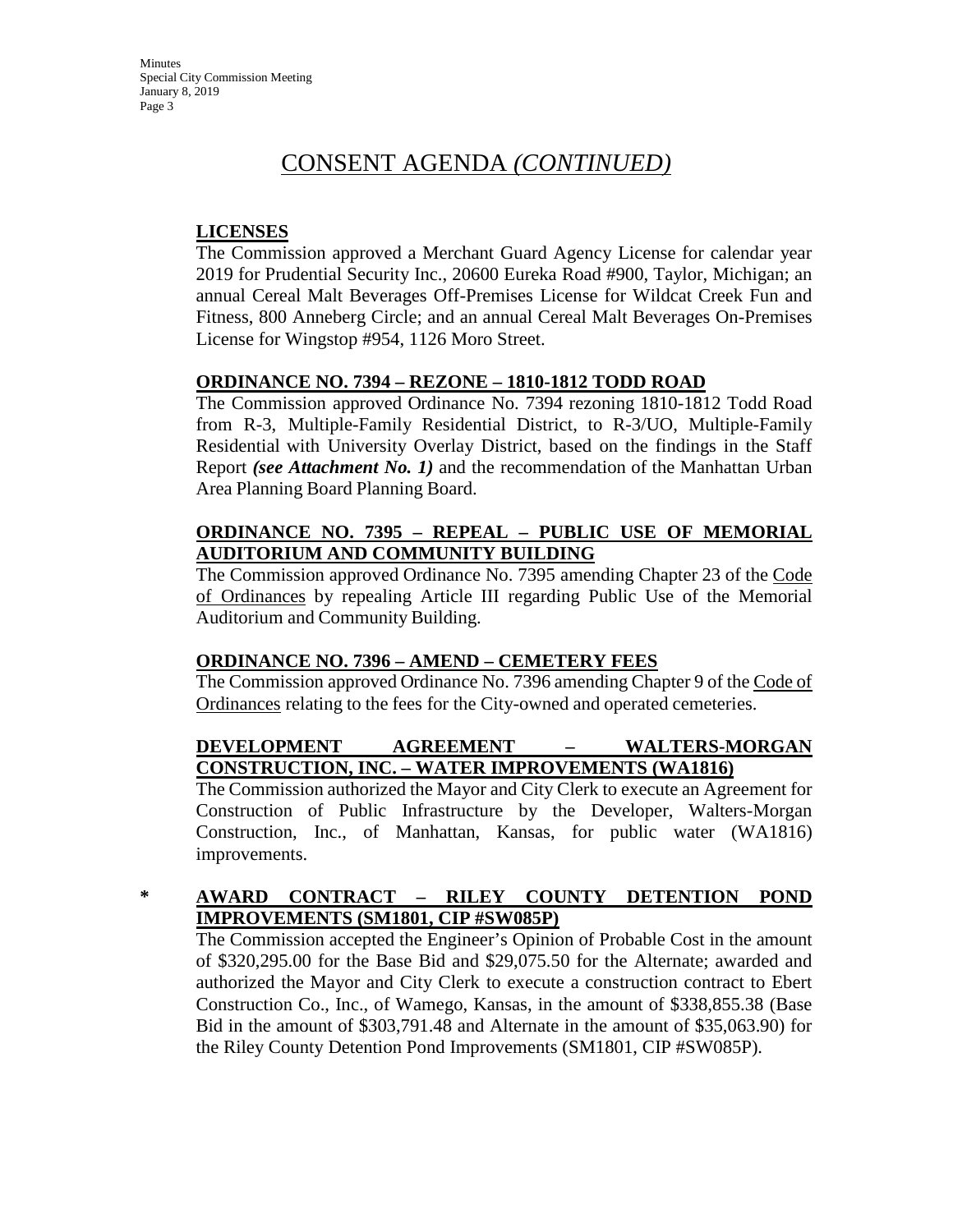#### **FIRST READING - ISSUE TEMPORARY NOTES - RILEY COUNTY DETENTION POND IMPROVEMENTS (SM1801, CIP #SW085P)**

The Commission approved first reading of an ordinance authorizing the issuance of temporary notes to finance the Riley County Detention Pond Improvements (SM1801, CIP #SW085P) project.

#### **SECOND AMENDMENT – KDHE LOAN – WATER TREATMENT PLANT IMPROVEMENTS (WA1403)**

The Commission authorized the Mayor and City Clerk to execute the Second Amendment to the Loan Agreement between the City of Manhattan, Kansas and the State of Kansas, acting by and through the Kansas Department of Health and Environment, which funds the Water Treatment Plant Improvements Project (WA1403, KDHE KPWSLF Project No. 2895), revising the amortization amount to reflect a new semi-annual repayment amount of \$143,338.05.

#### **\* LEASE PURCHASE – PIERCE ULTIMATE CONFIGURATION VELOCITY QUINT (CIP #FR031E)**

Scott French, Fire Chief, responded to questions from the Commission and provided additional information on the need to purchase the Velocity Quint fire truck.

The Commission accepted the recommendation of the Apparatus Committee and Fire Department Staff; authorized City Administration to sell outright the 2001 E-ONE quint truck; and authorized the Mayor to execute a contract with Pierce Manufacturing Inc., of Appleton, Wisconsin, through Conrad Fire Equipment, of Olathe, Kansas, for the direct purchase of a Pierce Ultimate Configuration Velocity Quint (CIP #FR031E), in the amount of \$1,094,876.05, utilizing the H-GAC buying program.

#### **\* FIRST READING - LEASE PURCHASE AGREEMENT - PIERCE ULTIMATE CONFIGURATION VELOCITY QUINT (CIP #FR031E)**

Scott French, Fire Chief, responded to questions from the Commission and provided additional information on the need to purchase the Velocity Quint fire truck.

The Commission approved first reading of an ordinance authorizing the Mayor and/or the City Clerk to enter into a lease purchase agreement with Clayton Holdings, LLC, for the purpose of acquiring a Pierce Ultimate Configuration Velocity Quint (CIP #FR031E).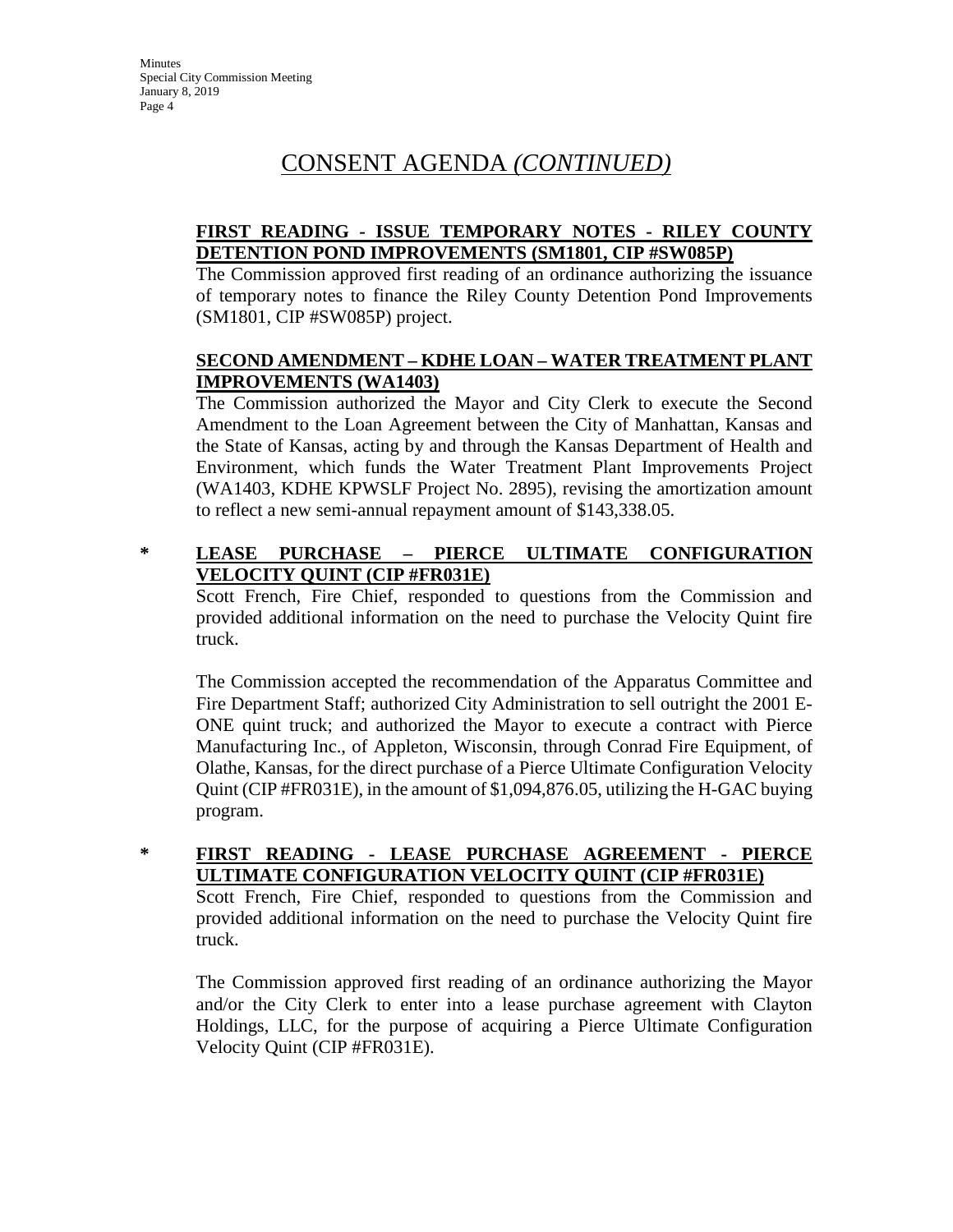#### **CONSENT - TEMPORARY CONSTRUCTION EASEMENT - KANSAS DEPARTMENT OF AGRICULTURE LAB**

The Commission authorized the Mayor and City Clerk to execute the Consent to the Temporary Construction Easement for New Kansas Department of Agriculture Lab as the lessee of the KSU-IC building located on Lot 3, K-State Research Park, Unit 1.

#### **\* EASEMENTS - KANSAS DEPARTMENT OF AGRICULTURE LAB**

Commissioner Morse stated that she supported easements necessary for the Kansas Department of Agriculture Lab site.

The Commission authorized City Administration to finalize and the Mayor and City Clerk to execute the necessary stormwater and utility easements necessary for the Kansas Department of Agriculture Lab site located on Lot 3, K-State Research Park, Unit 1.

#### **\* PAYMENT – 2019 LEAGUE OF KANSAS MUNICIPALITIES MEMBERSHIP**

Commissioner Butler asked for justification for using the Water, Wastewater and Stormwater Funds to help pay for the League of Kansas Municipalities membership.

Ron Fehr, City Manager, responded to questions from the Commission and provided an overview on the membership benefits as it relates to utilities.

The Commission authorized the 2019 Membership payment in the amount of \$24,341.14 to the League of Kansas Municipalities for the City's annual membership contribution from General Services in the General Fund, the Water Fund, the Wastewater Fund, the Stormwater Fund, and the Industrial Promotion Fund.

#### **\* PAYMENT – 2019 FLINT HILLS METROPOLITAN PLANNING ORGANIZATION**

Commissioner Butler stated the Flint Hills Metropolitan Planning Organization is doing a fantastic job with transportation efforts.

The Commission authorized payment of the 2019 Flint Hills Metropolitan Planning Organization annual assessment up to a maximum of \$73,825.81, and authorized the first installment in the amount of \$36,912.91 to the Flint Hills Metropolitan Planning Organization, to be paid from Outside Services in the General Fund.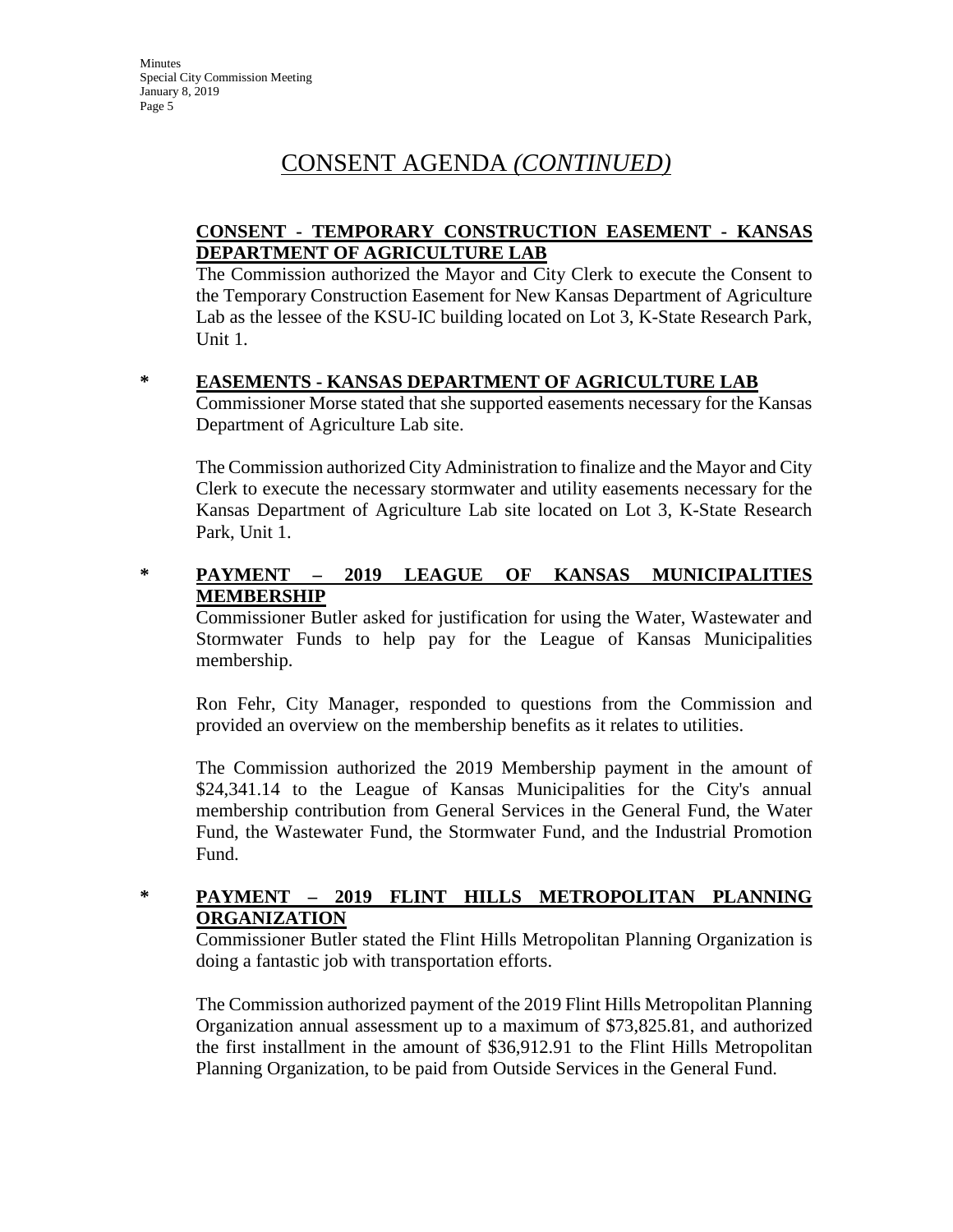#### **\* PAYMENT – 2019 FLINT HILLS REGIONAL COUNCIL MEMBERSHIP**

Commissioner Butler voiced concern with the long-term membership benefits of the Flint Hills Regional Council.

The Commission authorized City Administration to finalize the 2019 membership payment in the amount of \$31,368.60 to the Flint Hills Regional Council for the City's annual membership contribution from the Industrial Promotion Fund.

#### **\* BOARD APPOINTMENTS**

Commissioner Butler stated that he wanted appointments to the Cemetery Board to be open-minded to the concept of green burials and said that he has not spoken with the individual being recommended to the Cemetery Board.

The Commission approved appointments by Mayor Dodson to various boards and committees of the City.

#### *Aggieville Business Improvement District Advisory Board*

Appointment of George Matthews, 1002 Houston Street, to a three-year term. Mr. Matthews' term begins immediately and will expire December 31, 2021.

#### *Cemetery Board*

Appointment of Darren Baker, 1509 Little Kitten Avenue, to a three-year term. Mr. Baker's term begins immediately and will expire December 31, 2021.

#### *Downtown Business Improvement District Advisory Board*

Appointment of Scott Augustine, 1400 Waterford Place Apartment 7, to a twoyear term. Mr. Augustine's term begins immediately and will expire December 31, 2020.

Mayor Dodson opened the public comments.

Charles Henry, 714 Fairman Drive, asked for further information on Consent Agenda Item H, regarding the Riley County Detention Pond Improvements.

Brian Johnson, City Engineer, presented an overview on the item as well as an aerial of the site and benefits of the project. He then responded to questions from the Commission.

Ron Fehr, City Manager, provided additional information on the item.

Rob Ott, Director of Public Works, responded to questions from the Commission and provided additional information on the status of the detention pond improvements.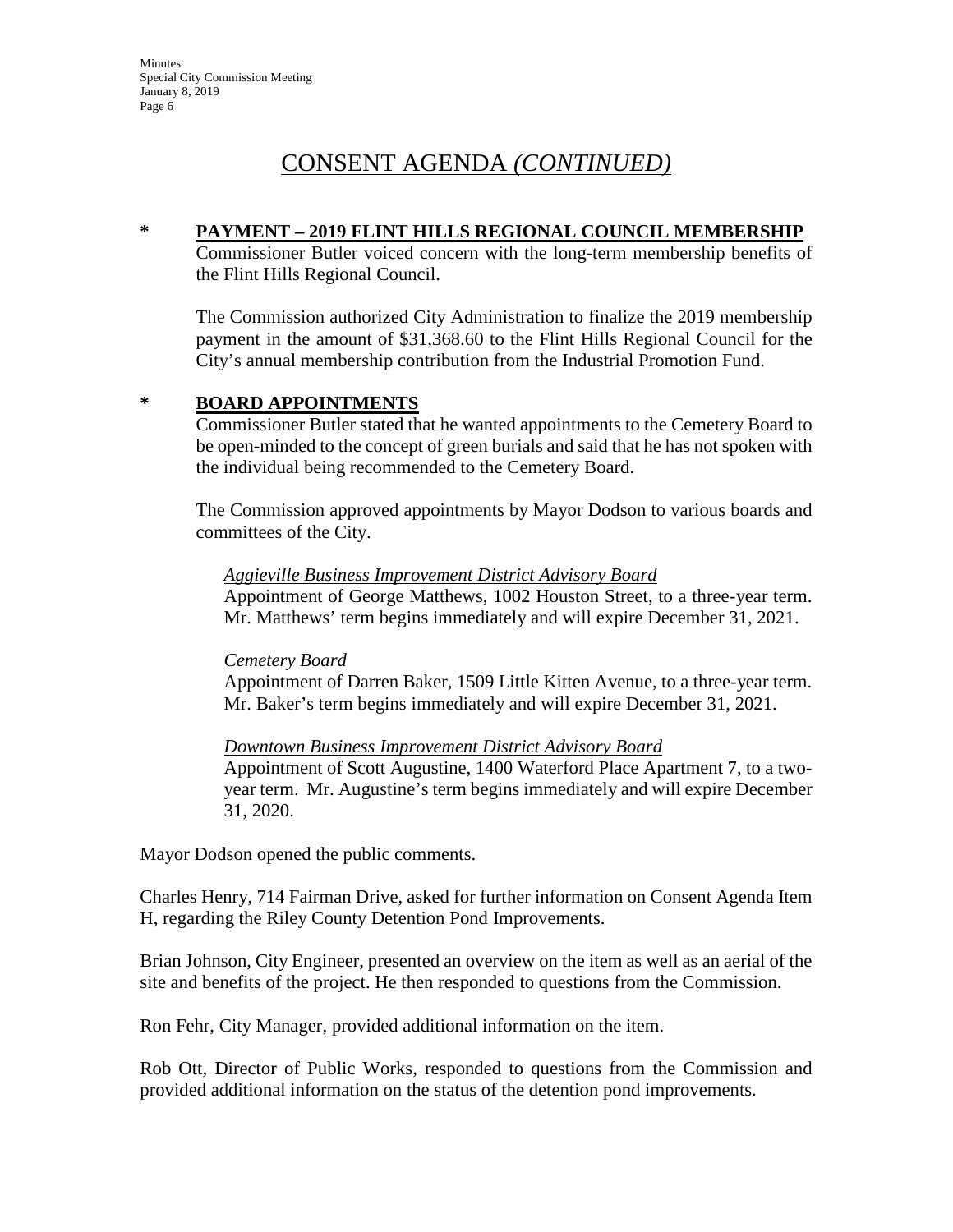Hearing no further comments, Mayor Dodson closed the public comments.

After comments from the Commission, Commissioner Reddi moved to approve the consent agenda. Commissioner Morse seconded the motion. On a roll call vote, motion carried 5- 0, with the exception of Item N, PAYMENT – 2019 FLINT HILLS REGIONAL COUNCIL MEMBERSHIP, which carried 4-1, with Commissioner Butler voting against the item; and, Item O, BOARD APPOINTMENTS-*Cemetery Board*, which carried 4-1, with Commissioner Butler voting against the Cemetery Board appointment.

# PUBLIC HEARING

#### **PUBLIC HEARINGS - KIMBALL TOWNHOMES AND FOUR WINDS VILLAGE TRANSPORTATION DEVELOPMENT DISTRICTS (TDDs)**

Brian Johnson, City Engineer, presented an overview of the item. He highlighted maps of the proposed Transportation Development Districts, a map of the area to be vacated by the Plat, and background information on the TDDs. He then responded to questions from the Commission regarding the Districts.

Ron Fehr, City Manager, provided additional information on the item.

Mayor Dodson opened the public hearing for the Kimball Townhomes TDD.

Hearing no comments, Mayor Dodson closed the public hearing.

Mayor Dodson opened the public hearing for the Four Winds Village TDD.

Hearing no comments, Mayor Dodson closed the public hearing.

#### **FIRST READINGS - KIMBALL TOWNHOMES AND FOUR WINDS VILLAGE TRANSPORTATION DEVELOPMENT DISTRICTS (TDDs)**

Commissioner McKee moved to find the creation of the Kimball Townhomes Transportation Development District (TDD) and the Four Winds Village TDD advisable, and approve first readings of Ordinances establishing the Kimball Townhomes TDD and the Four Winds Village TDD. Commissioner Butler seconded the motion. On a roll call vote, motion carried 5-0.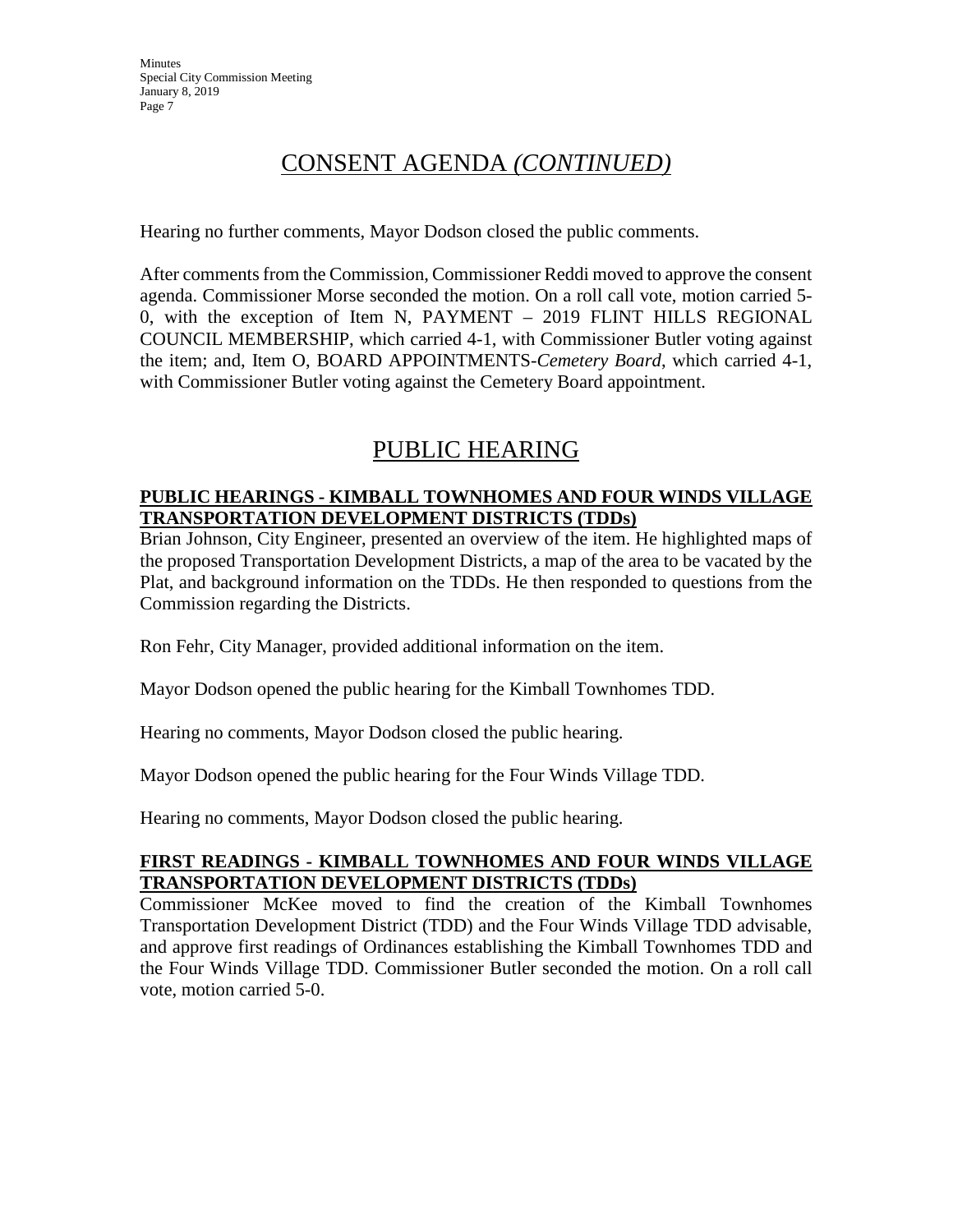# GENERAL AGENDA

#### **FIRST READING - ANNEX AND REZONE - LOT 1, ST. LUKE'S ADDITION (RILEY COUNTY AG, AGRICULTURAL DISTRICT, TO R-1, SINGLE-FAMILY RESIDENTIAL DISTRICT)**

Chad Bunger, Assistant Director of Community Development, provided an overview of the item. He highlighted a map of the proposed annexation and rezoning as well as responded to questions from the Commission regarding the site and flooding considerations. He reiterated that the Manhattan Area Urban Planning Board and City Administration recommends approval.

Rob Ott, Director of Public Works, responded to questions from the Commission and provided additional information on the benefits of the water main and sanitary sewer.

Brian Johnson, City Engineer, provided a map of the water lines in the District and highlighted the advantages of looping the system as well as the opportunity to abandon unnecessary lift stations in the future.

Rob Ott, Director of Public Works, informed the Commission that creating additional loops in the system and redundancy are important aspects of the plan.

Mark Hatesohl, representing St. Luke's Church, responded to questions from the Commission. He provided a proposed timeline on the project and start of construction.

Mayor Dodson opened the public comments.

Hearing no other comments, Mayor Dodson closed the public comments.

After discussion and comments from the Commission, Commissioner Morse moved to approve first reading of an ordinance annexing Lot 1, St. Luke's Addition, a 28.2 acre platted lot generally 3,500 feet west of the intersection of Kimball Avenue/North Scenic Drive/Anderson Avenue, based on conformance with the Manhattan Urban Area Comprehensive Plan, the Growth Vision, and the Capital Improvements Program, and based on the recommendation of the Planning Board; and approve first reading of an ordinance rezoning Lot 1, St. Luke's Addition, a 28.2 acre platted lot generally 3,500 feet west of the intersection of Kimball Avenue/North Scenic Drive/Anderson Avenue from Riley County AG, Agricultural District, to R-1, Single-Family Residential District, based on the findings in the Staff Report *(see Attachment No. 2)*, and the recommendation of the Manhattan Urban Area Planning Board Planning Board. Commissioner McKee seconded the motion. On a roll call vote, motion carried 5-0.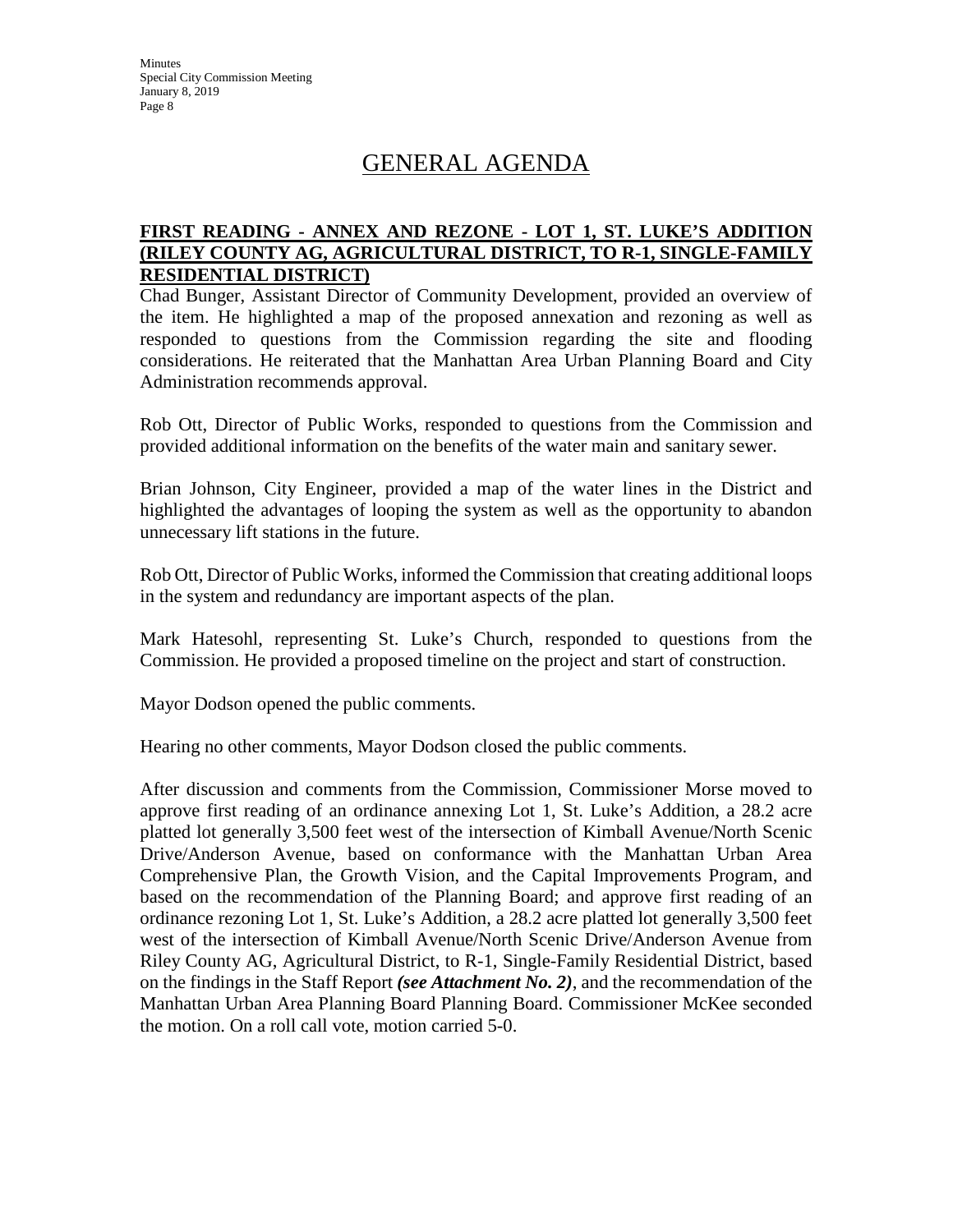# GENERAL AGENDA (*CONTINUED*)

#### **FIRST READING - INCREASE - TRANSIENT GUEST TAX**

Jason Hilgers, Deputy City Manager, presented an overview of the item. He highlighted the recent history of the Transient Guest Tax (TGT), discussed the Manhattan Conference Center expansion proposal, and presented information on the proposed improvements and annual revenue sources identified. He responded to questions from the Commission regarding the amount projected from the TGT and increase with additional rooms, clarified the CVB funds budgeted, and provided information on outstanding STAR bonds.

Bernie Hayen, Director of Finance, and Ron Fehr, City Manager, responded to questions from the Commission on the projected bond rate and type of bonds.

Jason Hilgers, Deputy City Manager, presented an overview of the Manhattan Conference Center and agreement with HCW and the City of Manhattan. He then responded to questions from the Commission regarding the original loan, disbursement of TGT funds, the age of the Manhattan Conference Center, and plans to reinvest in the property.

After comments from the Commission, Jason Hilgers, Deputy City Manager, responded to additional questions from the Commission and clarified the proposed action for the Commission to consider first reading of a Charter Ordinance increasing the Transient Guest Tax rate by .5% to a total of 7.5%. He highlighted TGT rates of other first class cities in Kansas and discussed considerations increasing the TGT rate.

Karen Hibbard, Director, Manhattan Convention and Visitors Bureau, informed the Commission that the Convention and Visitors Bureau (CVB) Steering Committee Advisory Board discussed this topic at length and was in agreement that the Conference Center expansion is needed and provides an opportunity for other hoteliers too. She responded to questions from the Commission on the use of TGT funds and return on investment.

Katie Jackson, City Attorney, responded to questions from the Commission regarding the Charter Ordinance.

Jason Hilgers, Deputy City Manager, provided additional information on the use of TGT and debt on the Manhattan Conference Center. He stated that the Commission will need to work through the financing of the annual debt with the City budget process.

Commissioner Butler stated that he would support the item presented and the expansion of the Conference Center. However, he did not want to use property taxes to pay for the debt of the expansion. He also voiced concern using the Bond and Interest Fund rather than the Economic Development Fund to help pay down debt related to the Conference Center.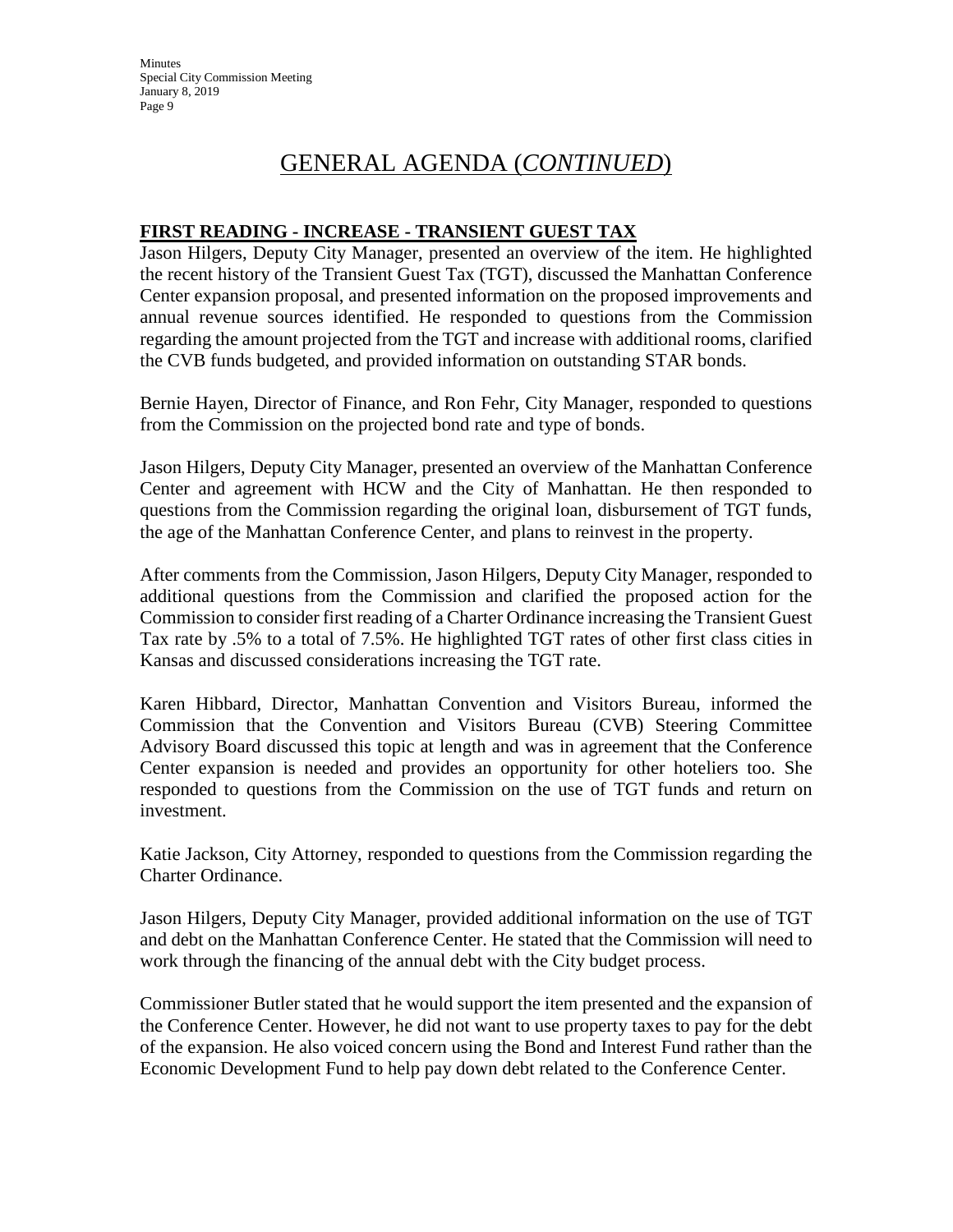#### **FIRST READING - INCREASE - TRANSIENT GUEST TAX** *(CONTINUED)*

Ron Fehr, City Manager, responded to questions from the Commission on financing the annual debt and opportunity to revisit the item during the Budget process. He discussed the development agreement with HCW and the intent to use the TGT increase for the Conference Center expansion.

Jason Hilgers, Deputy City Manager, provided additional information on the use of TGT funds and discussed the prior use of TGT funds for the Flint Hills Discovery Center and current use for Anneberg Park improvements. He reiterated that the TGT funds are at the discretion of the City Commission.

Commissioner Reddi stated that she can support the item without having a financial impact required directly from the City. She stated the expansion will allow the City to bring in more conferences, draw more revenue and be a benefit to the community.

Mayor Dodson opened the public comments.

Lyle Butler, President and Chief Executive Officer (CEO), Manhattan Area Chamber of Commerce, informed the Commission that there are conference centers in Kansas that are owned by cities, such as Wichita, Hutchinson, and Overland Park. He voiced support of the concept. He stated that this facility is paying significant property taxes and will be paying more taxes with the expansion of the Conference Center.

Hearing no other comments, Mayor Dodson closed the public comments.

Ron Fehr, City Manager, stated the property is in the TIF District and is not eligible to issue an abatement on the project.

Commissioner Reddi talked about dark stores and the need to look at future agreements that provide public incentives to commercial properties.

Jason Hilgers, Deputy City Manager, responded to questions from the Commission and highlighted economic development policies and approaches available to the Commission.

After discussion of the Commission, Commissioner Butler moved to approve first reading of a charter ordinance increasing the transient guest tax rate to 7.5%. Commissioner Morse seconded the motion. On a roll call vote, motion carried 5-0.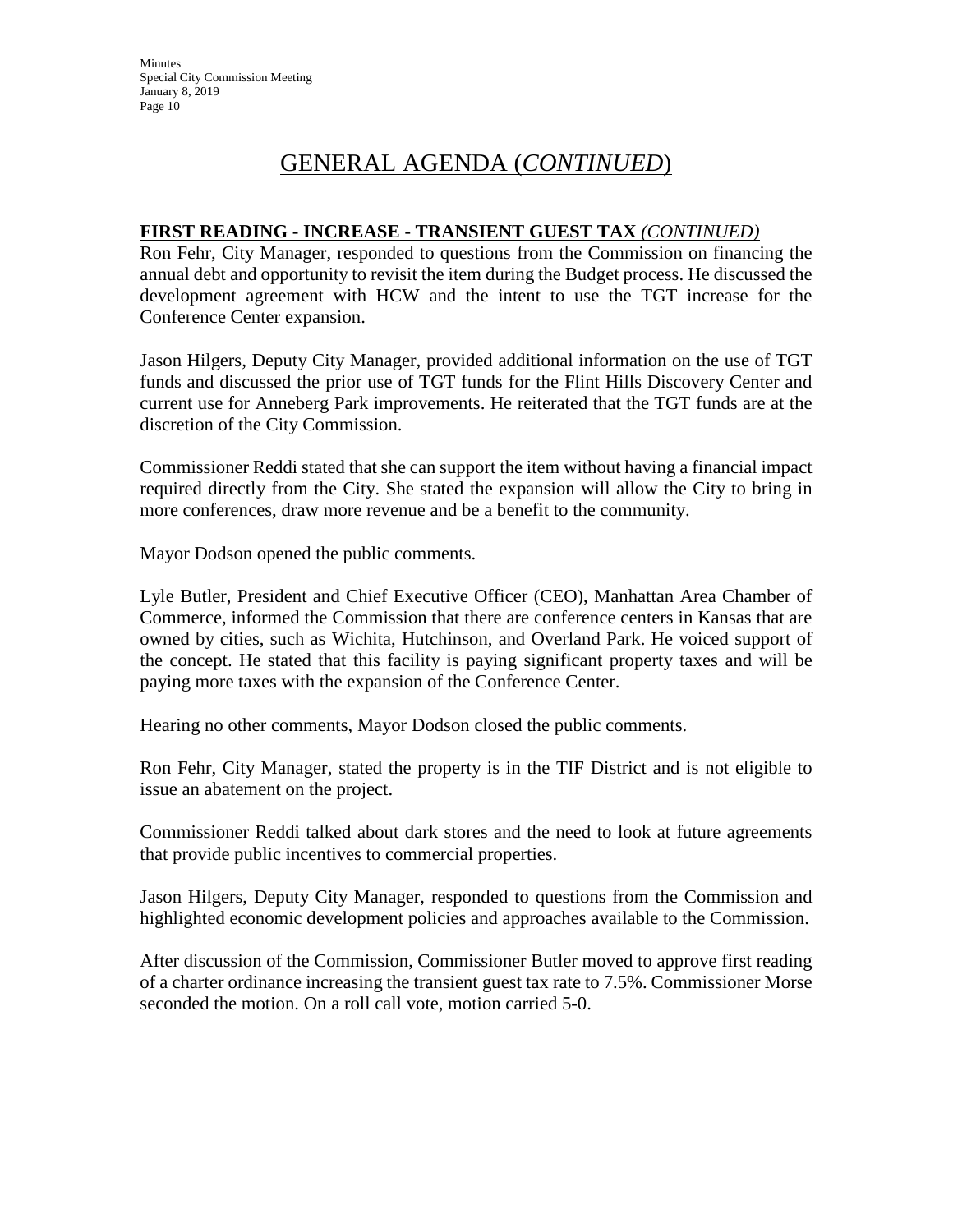#### **REQUEST FOR PROPOSALS - REDEVELOPMENT OF THE COMMUNITY HOUSE/BUILDING**

Commissioner Butler moved to remove item from the table. Commissioner McKee seconded the motion. On a roll call vote, motion carried 5-0.

Jason Hilgers, Deputy City Manager, presented an overview of the item. He highlighted the history and background information on the Community House. He presented an overview on the draft criteria for the Request for Proposals (RFP) and proposed timeline. He asked for feedback from the Commission and if acceptable, stated that City staff would proceed forward with the RFP process.

Commissioner McKee stated that his main concern is what happens years from now if the developer decides to sell the property or changes direction on the use of the Community Building.

Jason Hilgers, Deputy City Manager, responded to questions from the Commission in the event there would be a transfer of ownership. He stated that language could be provided in the agreement, using the Manhattan Town Center lease as an example, that the property could not be sold without approval from the Commission.

Commissioner Butler stated that legal language could be used in the agreement to be sure the building doesn't disappear. He said the RFP proposal request allows for a collection of viable ideas to be reviewed. He stated the City needs to repurpose the property and talked about the Community House being an asset for the City and not a liability. He provided background information on the work conducted by Bruce McMillan and examination for use by social services, but did not go forward. He stated that he was open to different proposal spectrums and voiced support to move forward with the RFP process.

Ron Fehr, City Manager, responded to questions from the Commission and provided improvements that have been made to the Community House.

Commissioner Reddi stated that she wanted to keep the historic nature of the Community House and discussed the history and partnerships with the Rotary Club and military. She voiced support to have experts on the Committee to look at all levels of this and to maintain the historic designations.

Mayor Dodson opened the public comments.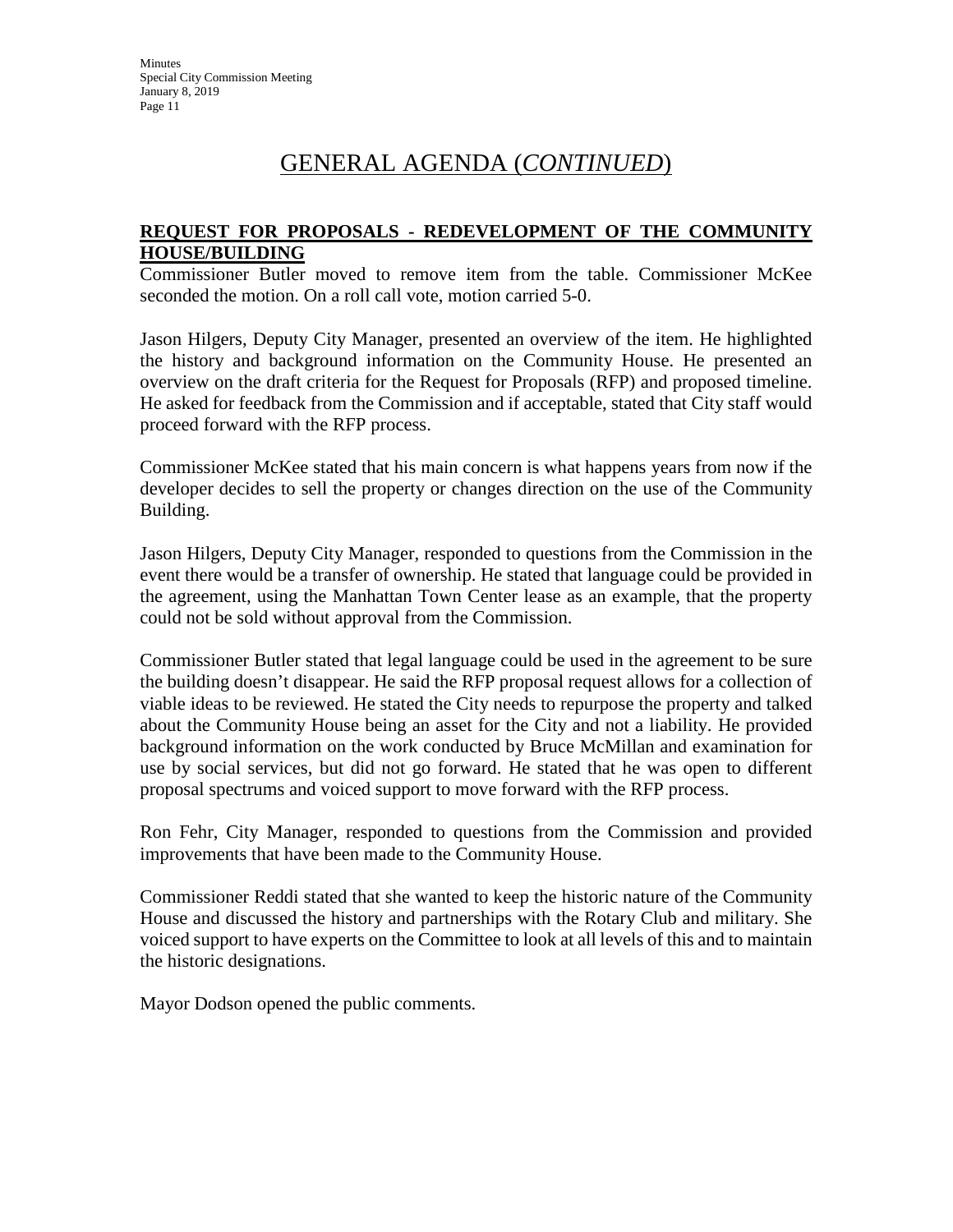#### **REQUEST FOR PROPOSALS - REDEVELOPMENT OF THE COMMUNITY HOUSE/BUILDING** *(CONTINUED)*

Linda Glasgow, 2236 Snowbird Drive, asked for clarification on the process and stated that one of the key aspects associated with a historic building is tax credits. She informed the Commission that she contacted the State Historic Preservation Office (SHPO) and discussed the need to send this to the National Park Service for consideration of eligibility for tax credits. She voiced concern with the proposed timeline, given the National Park Service is shut down currently and stated the timeline will be an important consideration if this is a viable project. She also informed the Commission that her preference would be for the City to retain ownership of the building and asked that residents are kept informed, and that the process be a very transparent process.

Bill Richter, 2383 Grandview Terrace, member Manhattan Rotary Club, stated that he appreciated comments made in support of maintaining the historical significance of the building and background information. He provided background information on the Community House and its relationship with the military and the financial contributions by the Rotarians to support the military troops. He informed the Commission that the building is part of the heritage of the community's relationship with the military and hoped that this was written into the RFP and recognized as an important part of the past.

Kevin West, 321 North 16<sup>th</sup> Street, Historic Resources Board member, stated that he appreciated the Commission slowing the process down a bit and that it is important to remember that this building is a long-term investment. He said it is important to retain the spirit of the building with some sort of community function. He also stated that maintenance has been deferred for many years on the Community House and when money is not put back into the building, it is essentially demolition by neglect. He encouraged the Commission to ensure this is an open process and that members of the Selection Committee are open to ideas and that there is no financial interest for those serving on the Committee.

Hearing no other comments, Mayor Dodson closed the public comments.

Jason Hilgers, Deputy City Manager, responded to questions from the Commission regarding the selection and proposal process.

Commissioner McKee stated that he played dodge ball in the Community House and said there are issues with deferred maintenance. He said that he would be shocked if there would be a viable proposal without tax credits. He wanted to ensure that if a developer were to sell the property, the sale would be pending based on City Commission approval. He also wanted to see the RFP's from proposers to also be reviewed by the Historic Resources Board as well as the Parks and Recreation Advisory Board, and he was generally supportive of the item.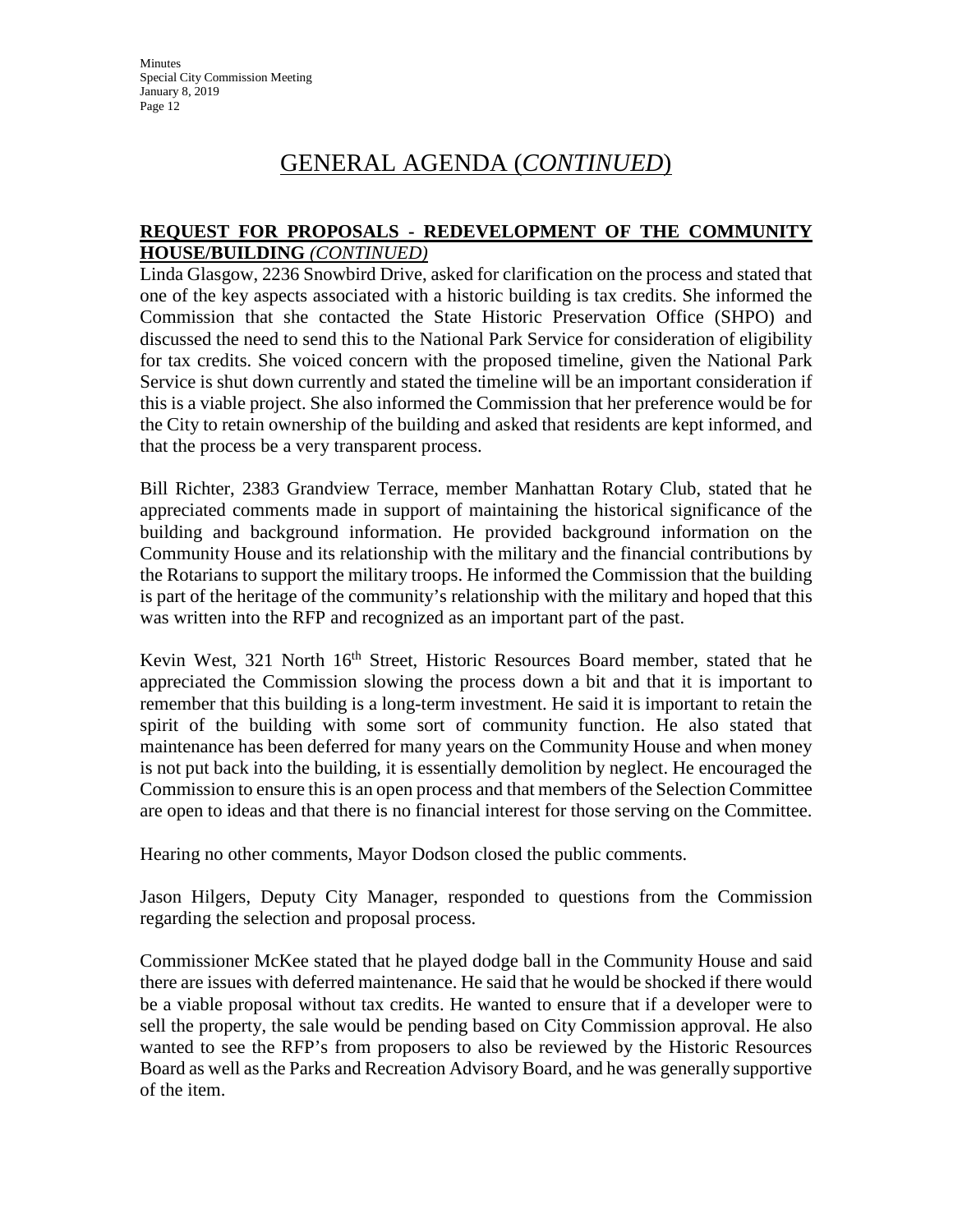#### **REQUEST FOR PROPOSALS - REDEVELOPMENT OF THE COMMUNITY HOUSE/BUILDING** *(CONTINUED)*

Commissioner Butler stated that the chairs of the Parks and Recreation Advisory Board and Historic Resources Board could be part of the Selection Committee. He said that he was not concerned with tax credits slowing down the RFP process and said there would be an agreement as another step in the process.

Commissioner Reddi stated that there is not a rush and that the process could wait a couple of months to start. She wanted to keep the historic designations and highlighted the significance of the Community House's presence in Manhattan and the history.

Jason Hilgers, Deputy City Manager, responded to questions from the Commission regarding tax credits, proposed timeline, and considerations on the process.

Mayor Dodson stated that additional requirements on the RFP will drive up costs and the use of tax credits should be up to those submitting the proposal. He highlighted his experience at Fort Riley and working with SHPO on historic structures. He stated the eight items listed in the draft RFP criteria would help make a rational choice. He said the City has to do something else with the Community House as would take \$2.5 million to put into operation and that is money the City does not have.

Commissioner Morse wanted to ensure that the state and national historic designations of the Community House are maintained as well as the integrity of the building. She voiced support to proceed with the RFP process and also wanted to be on the Selection Committee.

Commissioner McKee asked about the mechanisms that the City has to preserve the building after potentially reaching an agreement with a developer. He reiterated his concerns that if after 10 years from now, a developer decides to sell the building or change direction, what recourse does the City have.

Commissioner Butler highlighted the eight items listed in the draft RFP criteria. He reiterated that he also wanted to serve of the Selection Committee.

Jason Hilgers, Deputy City Manager, responded to questions on the draft RFP criteria and stated the attempt was to put the onus on the proposer. He informed the Commission that there is a lot of latitude to negotiate and work through a number of scenarios. He stated the agreement will be another item for the Commission to consider and will spend a lot of time working through an agreement.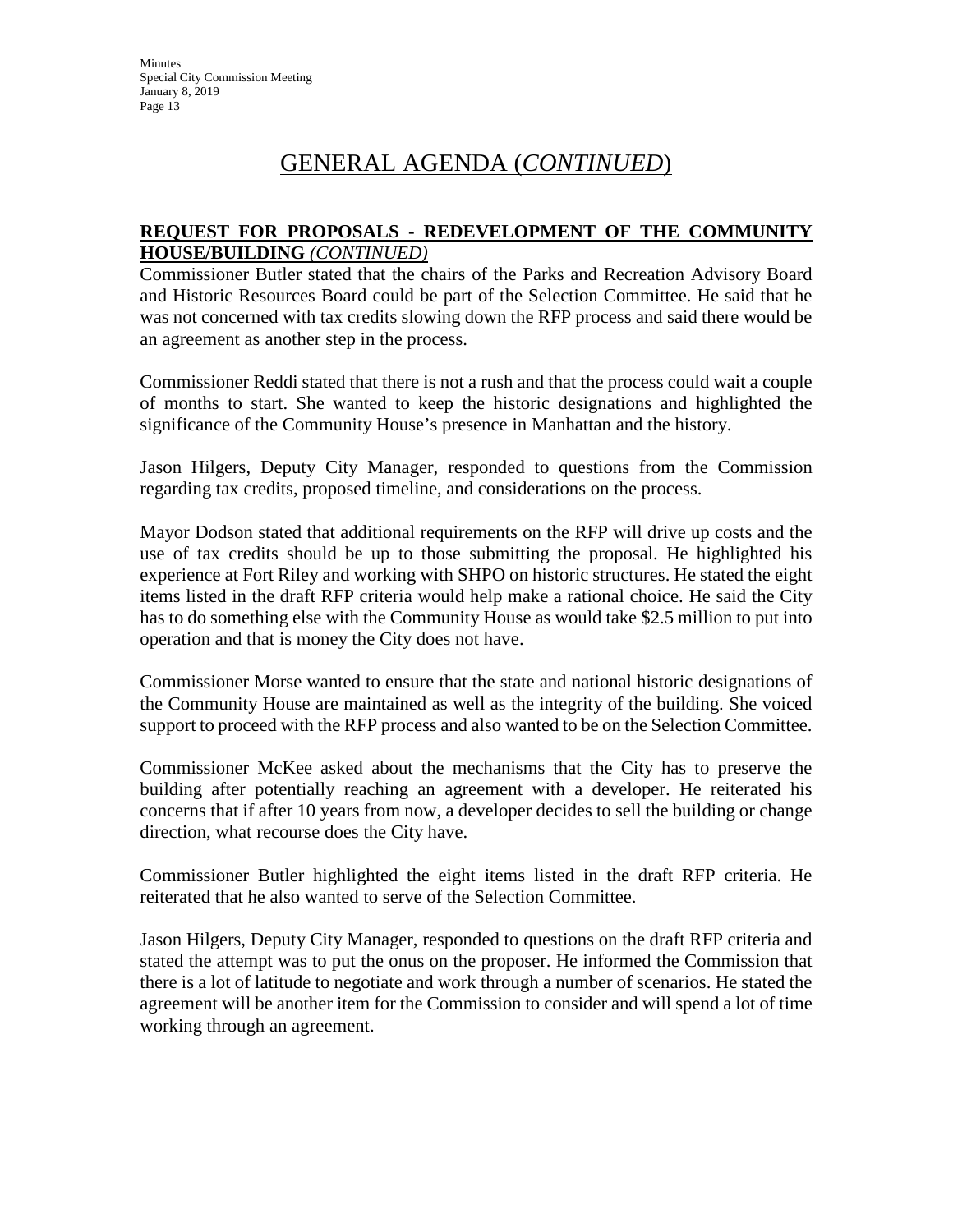### **GENERAL AGENDA (CONTINUED)**

#### REQUEST FOR PROPOSALS - REDEVELOPMENT OF THE COMMUNITY **HOUSE/BUILDING (CONTINUED)**

After additional comments from the Commission, Jason Hilgers Deputy City Manager, responded to questions from the Commission regarding review of the proposals received and stated that the Selection Committee is identified in the Request for Proposals document.

After further comments from the Commission, Commissioner Reddi moved to authorize City Administration to solicit Request for Proposals for the redevelopment of the Community House building at 120 N. 4<sup>th</sup> Street and appoint Commissioners Butler and Morse to serve on the Selection Committee. Commissioner McKee seconded the motion. On a roll call vote, motion carried 5-0.

#### **ADJOURNMENT**

At 9:22 p.m., the Commission adjourned.

Fees, MMC, City Clerk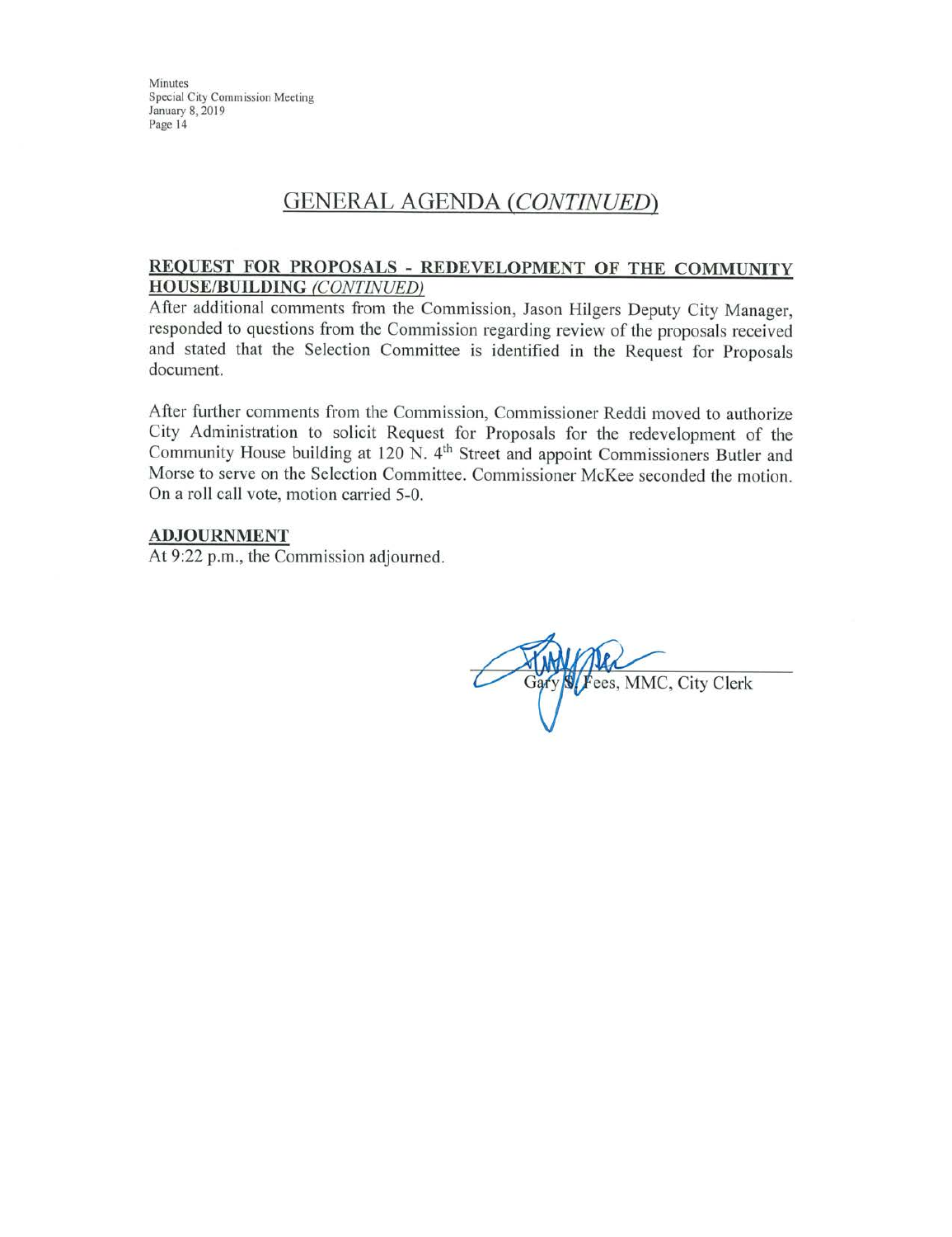# Staff Report

Community Development Department



| <b>Rezoning</b>           | 1810-1812 Todd Road                                                                        | REZ-18-072 |
|---------------------------|--------------------------------------------------------------------------------------------|------------|
| To:                       | Manhattan Urban Area Planning Board                                                        |            |
| From:                     | John Adam, AICP, Senior Planner                                                            |            |
| <b>Meeting Date:</b>      | December 3, 2018                                                                           |            |
| Applicant/Owner:          | ELCA Lutheran Campus Ministry at KSU                                                       |            |
| <b>Property Location:</b> | 1810-1812 Todd Road, 160 feet west of the intersection of<br>Dennison Avenue and Todd Road |            |
| Total Area:               | 11,763 square feet                                                                         |            |
| <b>Current Zoning:</b>    | R-3, Multiple-Family Residential                                                           |            |
| Requested Zoning:         | R-3/UO, Multiple-Family Residential with University<br>Overlay                             |            |
| Neighborhood zoning:      | north: R-3<br>south: R-3/UO                                                                |            |

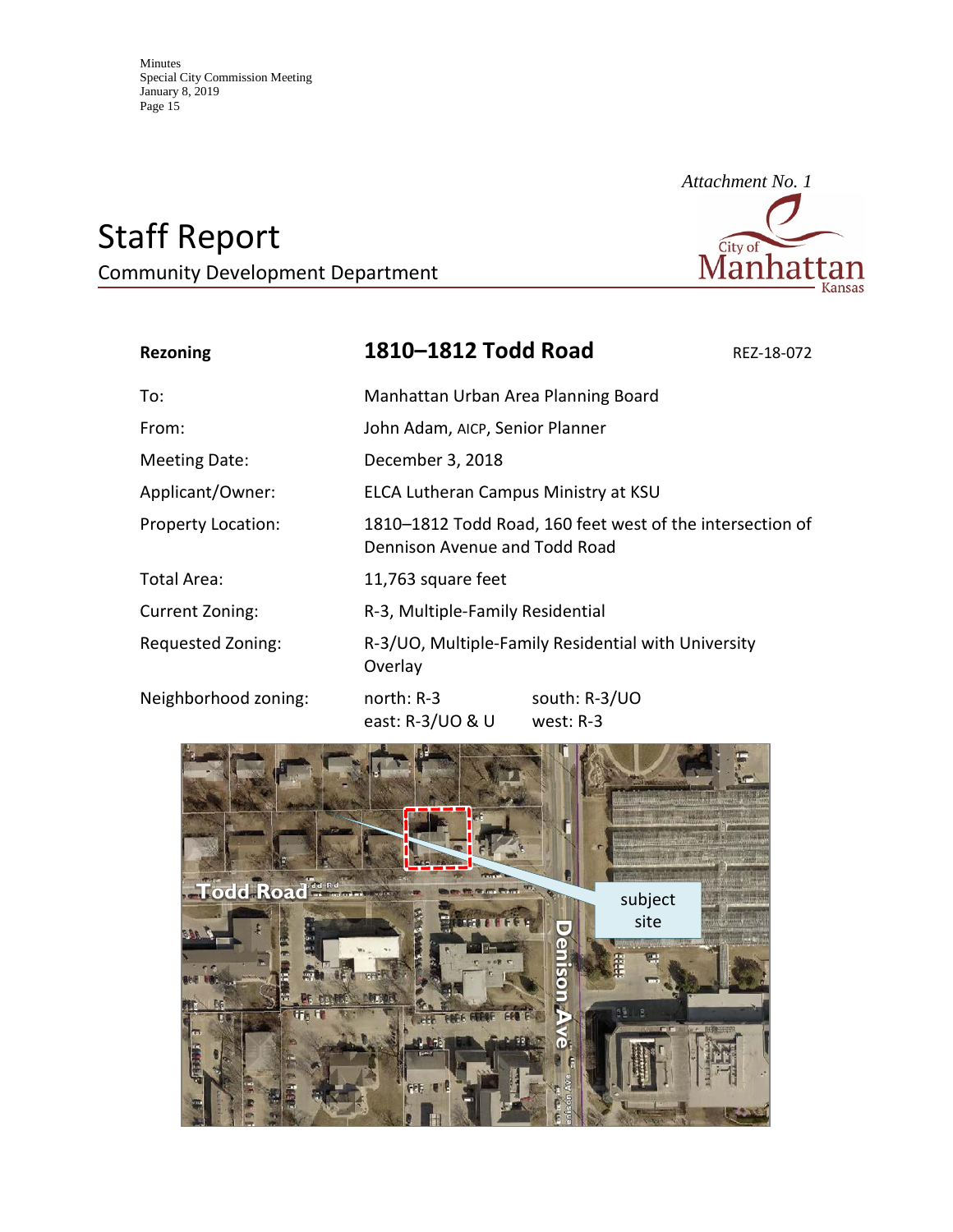### **REQUEST**

Applicant requests rezoning to apply the University Overlay (UO) to two lots currently zoned R-3, Multiple-Family Residential. The request area comprises Lots 1 and 2 of Tex Winter Addition, Unit 3, a two-lot subdivision platted in May 2000. The current underlying zoning would remain as is. The applicant intends to move Luther House, a campus ministry, to this location.

### **ANALYSIS**

The following items will help to determine if the specific property is suitable for the rezoning request. These are the 13 matters to consider when rezoning found in Section 15-403 of the Zoning Regulations. The criteria are in bold print, followed by findings of fact and staff evaluations, when applicable.

**A. Whenever the Planning Board or the Governing Body acts upon a proposed amendment to the Zoning Ordinance that is not a general revision of existing regulations and affects specific property, they shall address the following matters:**

1. **The existing use of property**. The use is two-family residential.

*Evaluation:* The property is being used according to current zoning allowances.

2. **The physical and environmental characteristics of the property**. The two lots are flat and surrounded by urban development. They contain a residential structure and scattered paved parking areas.

*Evaluation:* This is a developed lot that has no physical or environmental factors that argue against rezoning.

- **3. The zoning and land uses of nearby properties**
	- North R-3, Multiple-Family Residential. Single-family houses.
	- South R-3/UO, Multiple-Family Residential with University Overlay. Sororities and fraternities.
	- East R-3/UO, Multiple-Family Residential with University Overlay; U, University. Campus ministry building; KSU campus.
	- West R-3, Multiple-Family Residential. Single-family houses.

See map below for zoning context.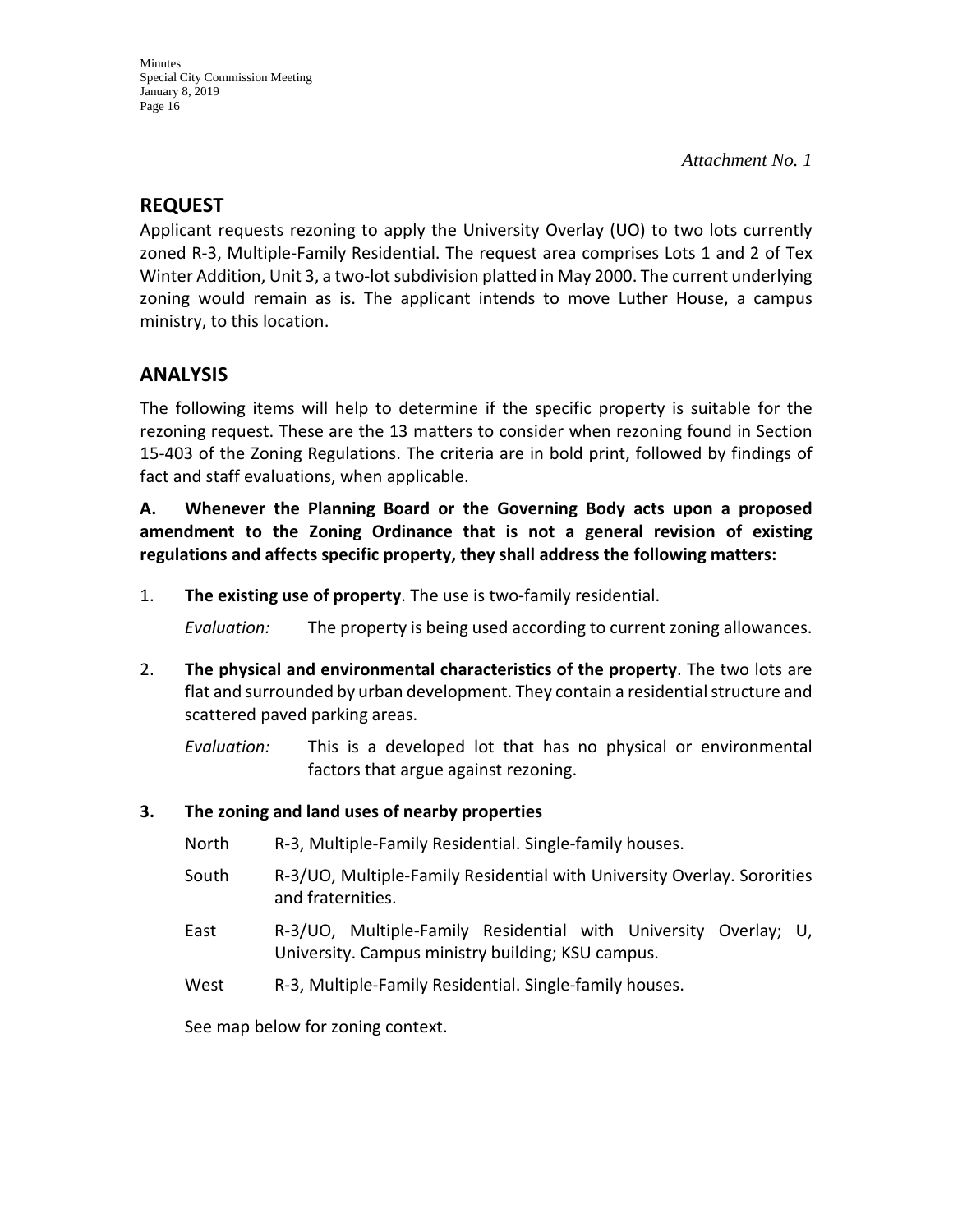#### *Attachment No. 1*



4. **The suitability of the property for land uses to which it is restricted under current zoning**. The lots contain a permitted medium-density residential use in a highdensity residential zoning district. There are adequate public facilities to serve the use.

*Evaluation:* The lots are suitable for their current zoning. This consideration is not relevant to the question of applying an overlay zone.

5. **The character of the neighborhood**. The entire area across Todd Road from the subject site has the University Overlay on it, and there are Greek houses along much of the block face. There is a piece of University Overlay on the lot east of the subject site. Everything else to the north and west is single- or two-family housing.

*Evaluation:* Application of the UO designation would not be out of character for the neighborhood.

6. **The compatibility of the proposed zoning district with nearby properties and the extent to which it may detrimentally affect those properties**. See findings above for the character of the neighborhood.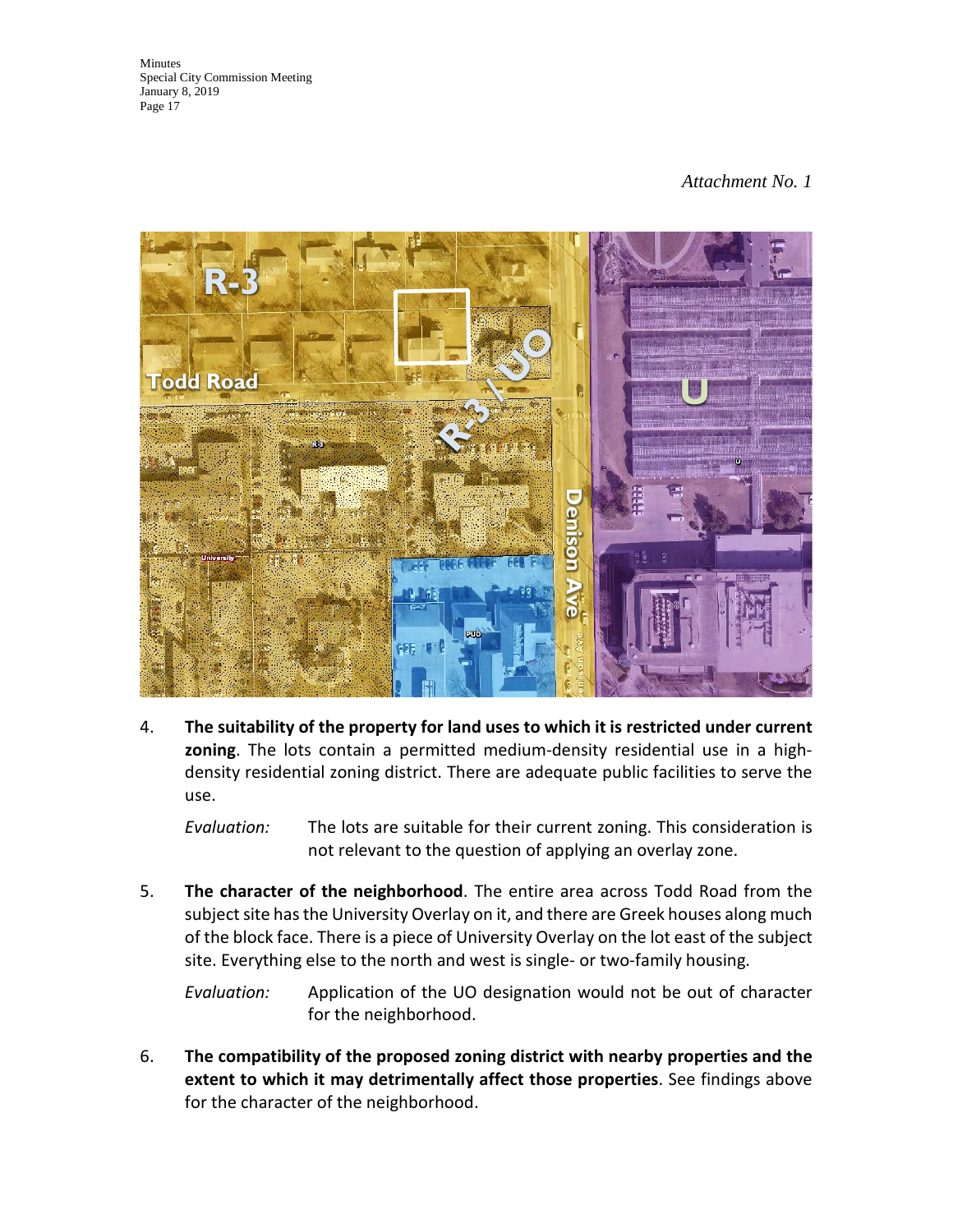**Minutes** Special City Commission Meeting January 8, 2019 Page 18

> *Evaluation:* The UO district is intended to allow the "establishment of the types of uses which ordinarily locate close to a University, but which might not be located on University property. The University Overlay District regulations are to be applied in combination with any residential district." The proposed rezoning would allow a number of uses that are allowed conditionally (excerpted from Sec. 4-109 (B) of the Zoning Regulations).

- **F** Art galleries, libraries and museums
- Bed and breakfast homes
- Bed and breakfast inns
- Colleges, universities, vocational-technical institutions, theological schools, and other educational institutions and their associated activities
- Fraternal and service clubs
- Fraternities and sororities
- **Lodging/boarding houses**
- Offices, meeting rooms, laboratories and other facilities for educational, fraternal, professional, religious, and research organizations and institutions
- Private or public parking lots or garages
- **Schools**

The entire area across Todd Road from the subject site has the University Overlay on it, and there are Greek houses along much of the block face. There is a piece of University Overlay on the lot east of the subject site. Everything else to the north and west is singleor two-family housing. That area was upzoned to R-3 in 2015 based on the future land use map and Policy GM-1.1D, Infill and Redevelopment, in the 2015 Comprehensive Plan:

*Encourage infill and redevelopment...in areas that have been specifically identified for redevelopment, such as…areas designated for Residential High Density or Urban Core Residential adjacent to the KSU campus. Infill and redevelopment opportunities may range in size from a single residential lot to multiple contiguous blocks within a neighborhood or commercial area* (p. 19).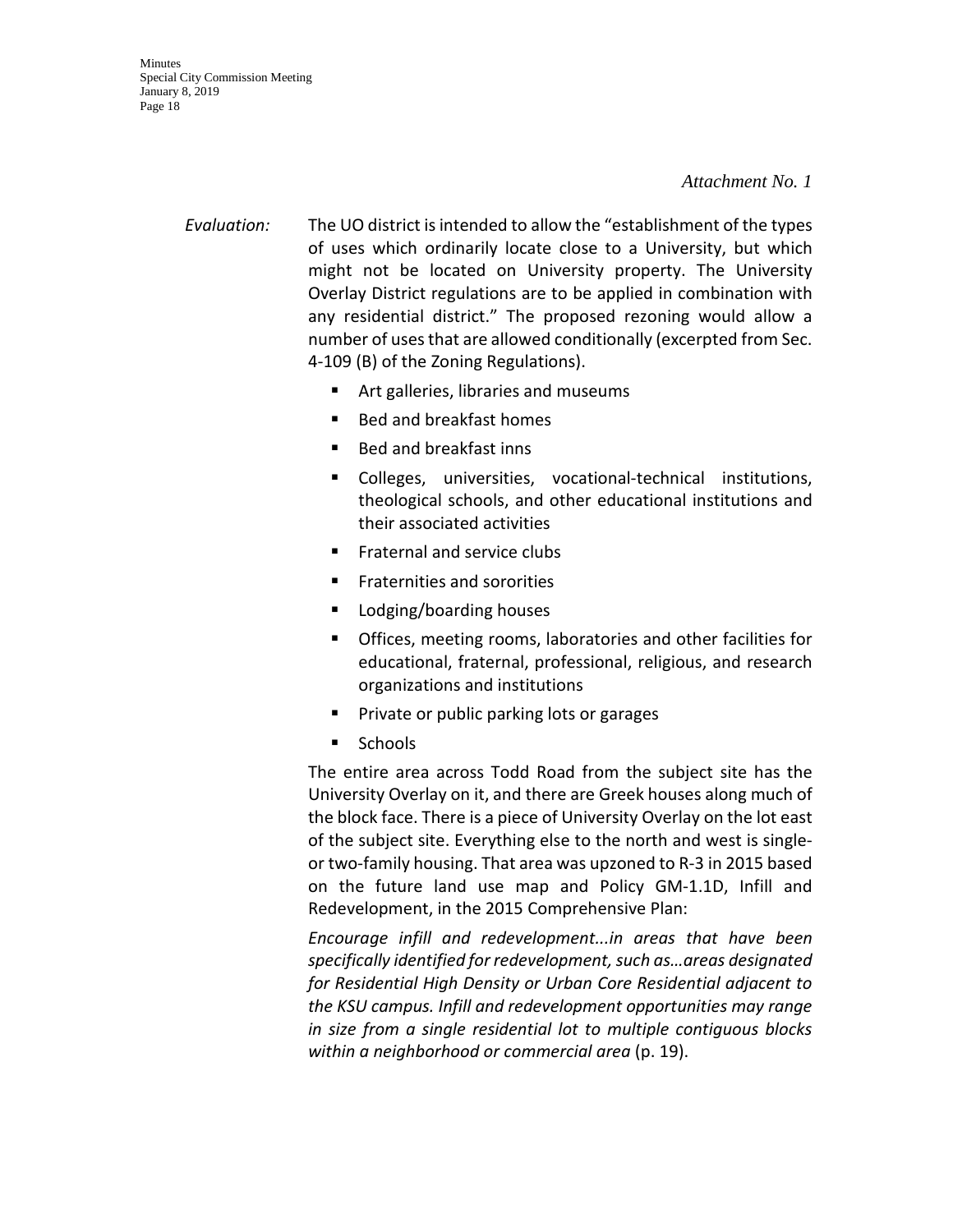*Attachment No. 1* 

The aim of the upzoning was to intensify the residential density to increase the housing options close to campus. The addition of an overlay that permits a variety of university-associated activities would not be detrimental to the neighborhood.

- 7. **The conformance of the requested change to the adopted Comprehensive Plan for the City of Manhattan. (If the proposed amendment is in accordance with said Comprehensive Plan, it shall be presumed to be reasonable)**. The subject site and vicinity was upzoned to R-3 in 2015 to accord with the future land use map. The Comprehensive Plan is silent on the University Overlay zone.
	- *Evaluation:* Guidance for the appropriateness of applying the University Overlay in this location is found in the intent of the overlay stated under criterion 6, above. The subject site is both close to the university and has underlying residential zoning. The rezoning is appropriate.
- 8. **The zoning history of the subject property and the length of time it has remained vacant as zoned**. The site is not vacant. A duplex has stood there for many years. The lot had been zoned R-1, Single-Family Residential, until 1990 when it was rezoned R-2, Two-Family Residential (Ord. no. 4644). In 2015 it was part of a block of upzoning undertaken by the City to R-3, Multiple-Family Residential. The lot to the east received the University Overlay in 2001 specifically for the purpose of establishing a ministry for students.
	- *Evaluation:* The zoning history shows a pattern of change toward greater intensity because of its proximity to the university. Applying a UO designation would be in character with that history. Vacancy is not relevant in this case.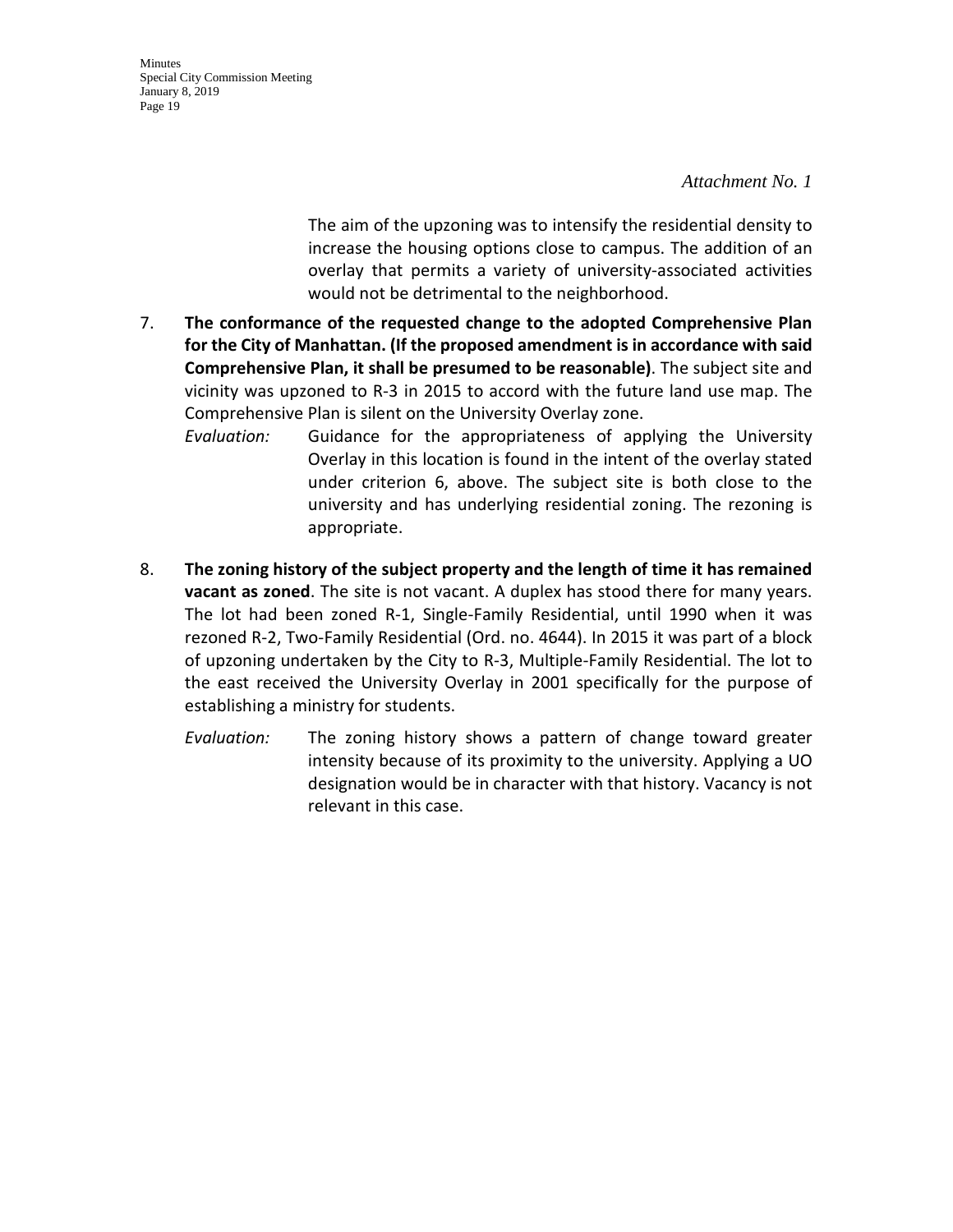#### *Attachment No. 1*



9. **Whether the proposed district would be consistent with the intent and purpose of these regulations**. The purpose of the Manhattan Zoning Regulations includes: dividing the City into zones and districts; regulating and restricting the location and use of buildings and the uses of land within each district; protecting the public health, safety, and general welfare; protecting property values; and regulating and restricting the height, number of stories and size of buildings, the density of population, and the appearance of buildings (§2-101).

*Evaluation:* The proposed zoning district is consistent with the intent and purpose of the zoning ordinance.

10. **The relative gain to the public health, safety, and welfare that denial of the request would accomplish, compared with the hardship imposed upon the applicant that would result from denial**. If not rezoned the site may continue with the current levels and types of development. The applicant's intended use of the site requires the overlay.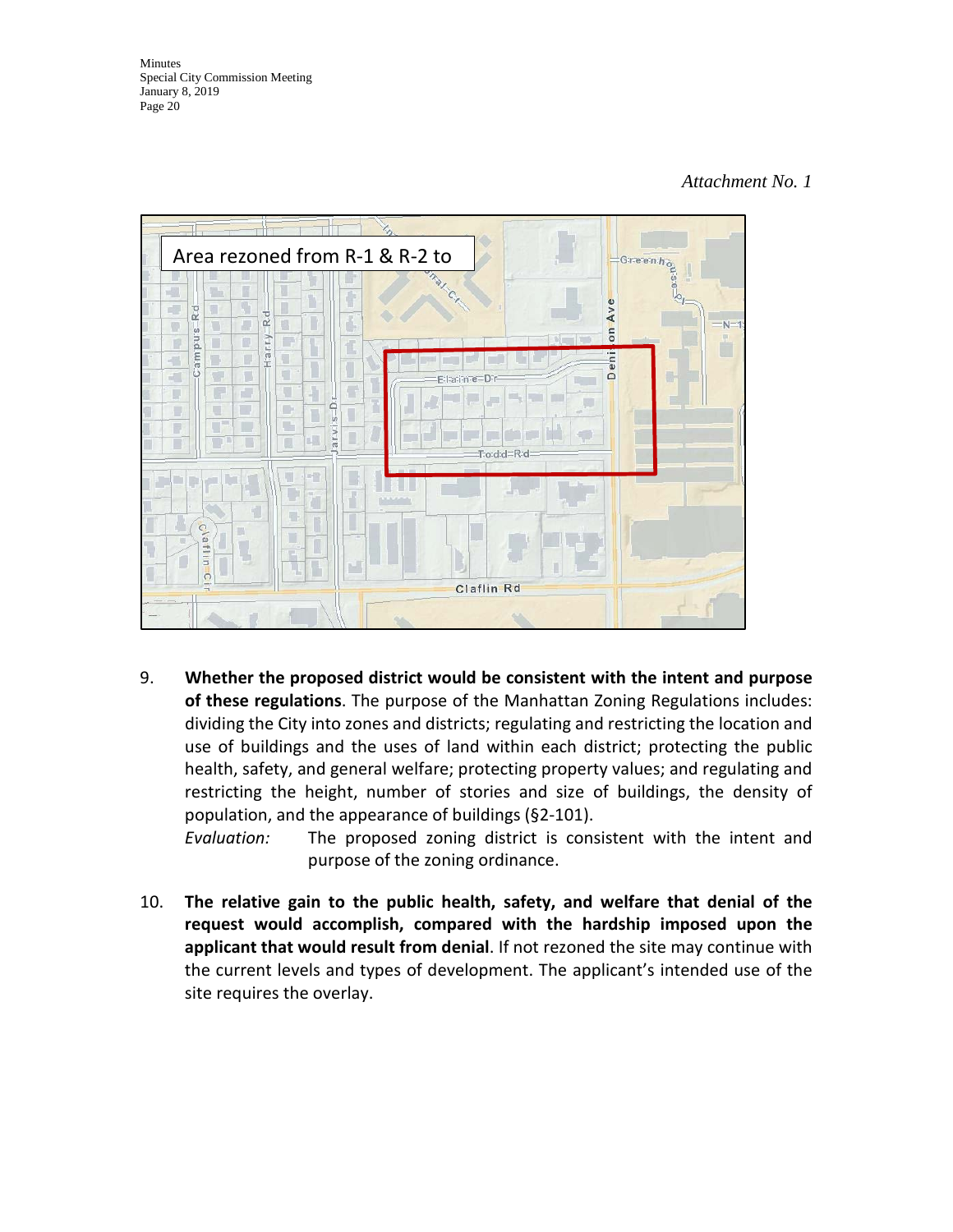*Attachment No. 1* 

- *Evaluation:* The requested overlay is not a drastic change to the area. Preceding evaluations demonstrate that the location is appropriate for UO designation, so there is no feasible gain to the public to deny the request and prevent the applicant from developing the land as desired.
- 11. **Whether adequate sewer and water facilities, streets, and other needed public services exist, or can be provided, or serve the uses that would be permitted by the proposed zoning district**. The lot has been served adequately by municipal facilities for decades.
	- *Evaluation:* None of the uses allowed under the University Overlay would tax public utilities. Public services are adequate.
- 12. **Such additional matters as may apply in individual circumstances**

There are no other identifiable factors.

#### 13. **The recommendations of permanent or professional staff**

The proposed zoning overlay is appropriate for this location, for the character of the vicinity, and it meshes well with the City's 2015 upzoning of the area because it increases the potential mix of uses.

*Staff Conclusion:* Based on the findings in this report, City Administration recommends approval of the proposed rezoning.

### **ALTERNATIVES**

The MUAPB has the following alternatives concerning the **rezoning**. The Board may:

- 1. Recommend **approval** of the rezoning based on finding that it is suitable when measured against Section 15-403 of the Zoning Regulations.
- 2. Recommend **denial** of the rezoning based on finding that it is not suitable when measured against Section 15-403 of the Zoning Regulations.
- 3. **Table** a recommendation on the rezoning to a specific date, indicating the reasons for tabling.

### **RECOMMENDATION**

City Administration recommends a recommendation of **approval** of the request to rezone from R-3, Multiple-Family Residential District, to R-3/UO, Multiple-Family Residential District with University Overlay District, based on the findings in this staff report.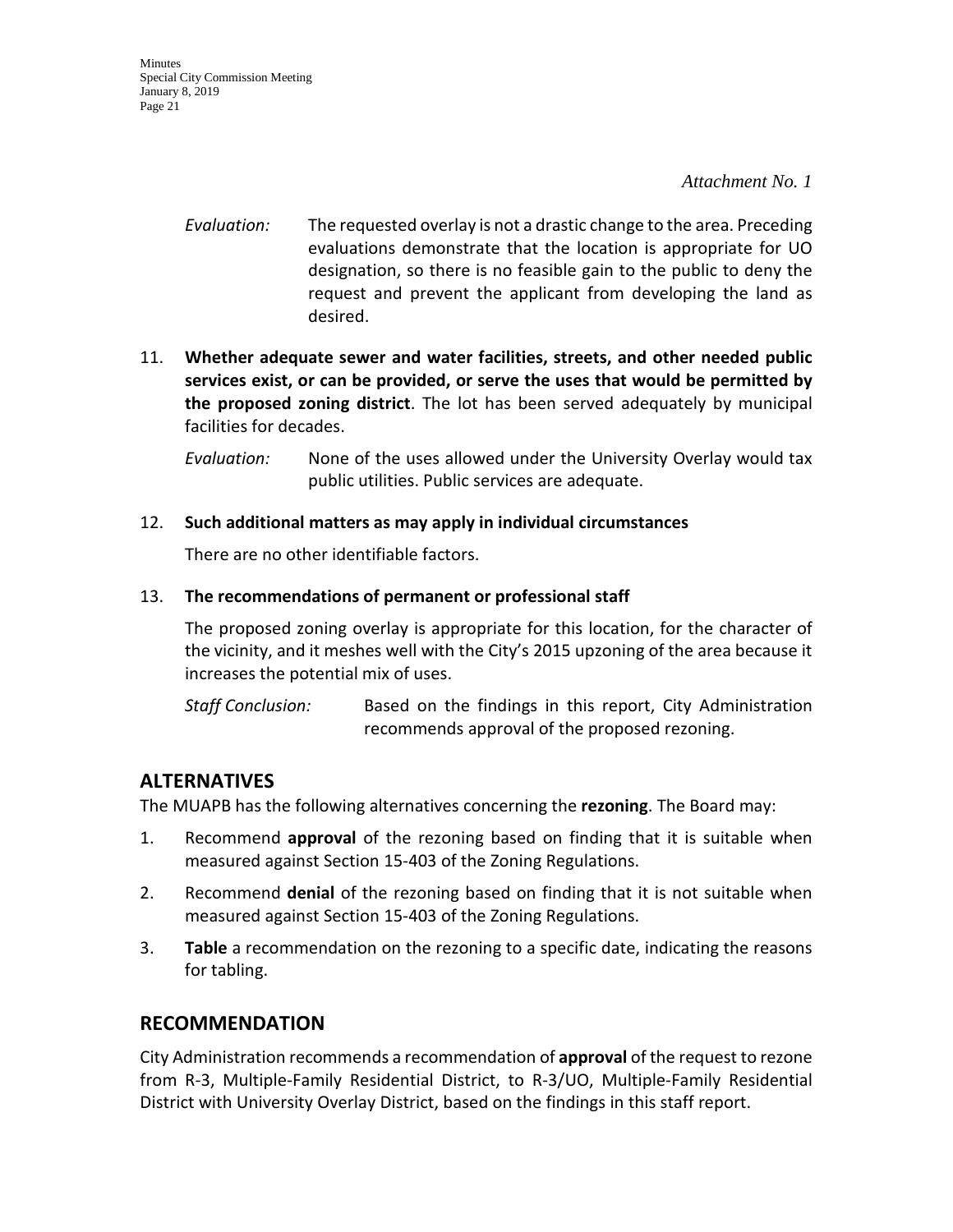*Attachment No. 1* 

### **POSSIBLE MOTIONS**

Recommend **approval** of the request to rezone from R-3, Multiple-Family Residential District, to R-3/UO, Multiple-Family Residential District with University Overlay District, based on the findings in the staff report.

**Dated**: November 28, 2018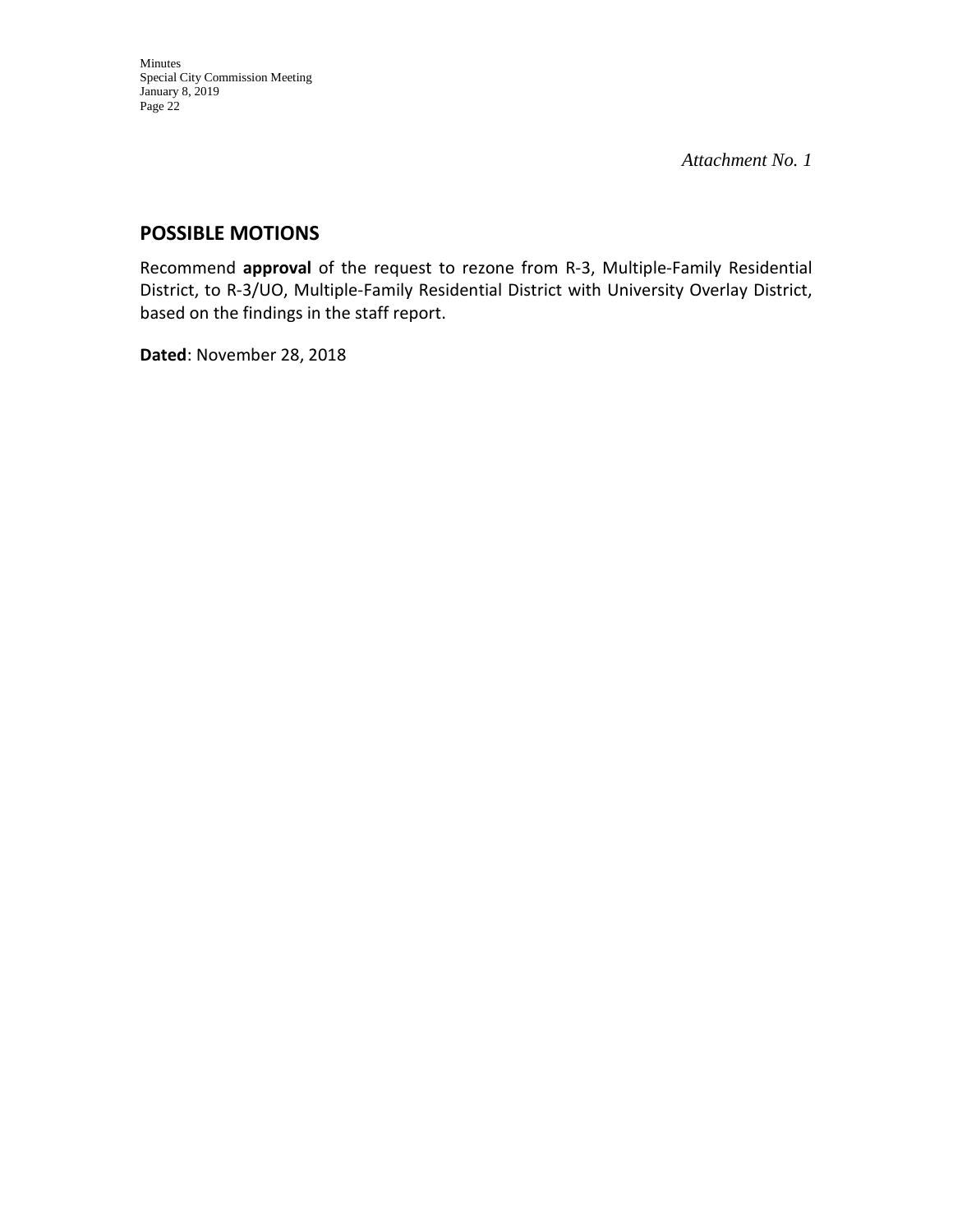# Staff Report

Community Development Department



| <b>Annexation &amp; Rezoning</b> | St. Luke's Church prop.                                                                                                                       | ANX-18-059 / REZ-18-060 |  |
|----------------------------------|-----------------------------------------------------------------------------------------------------------------------------------------------|-------------------------|--|
| To:                              | Manhattan Urban Area Planning Board                                                                                                           |                         |  |
| From:                            | John Adam, AICP, Senior Planner                                                                                                               |                         |  |
| <b>Meeting Date:</b>             | November 5, 2018                                                                                                                              |                         |  |
| Applicant/Owner:                 | St. Luke's Lutheran Church                                                                                                                    |                         |  |
| <b>Property Location:</b>        | South side of Anderson Avenue approximately 3,500 feet<br>west of the intersection of Kimball Road/North Scenic<br>Drive with Anderson Avenue |                         |  |
| Total Area:                      | 28.2 acres                                                                                                                                    |                         |  |
| Current Zoning:                  | AG, (County) Agriculture                                                                                                                      |                         |  |
| Requested Zoning:                | R-1, Low-Density Residential                                                                                                                  |                         |  |
| Neighborhood zoning:             | north: PUD<br>south: AG<br>SF-5                                                                                                               | east: AG<br>west: AG &  |  |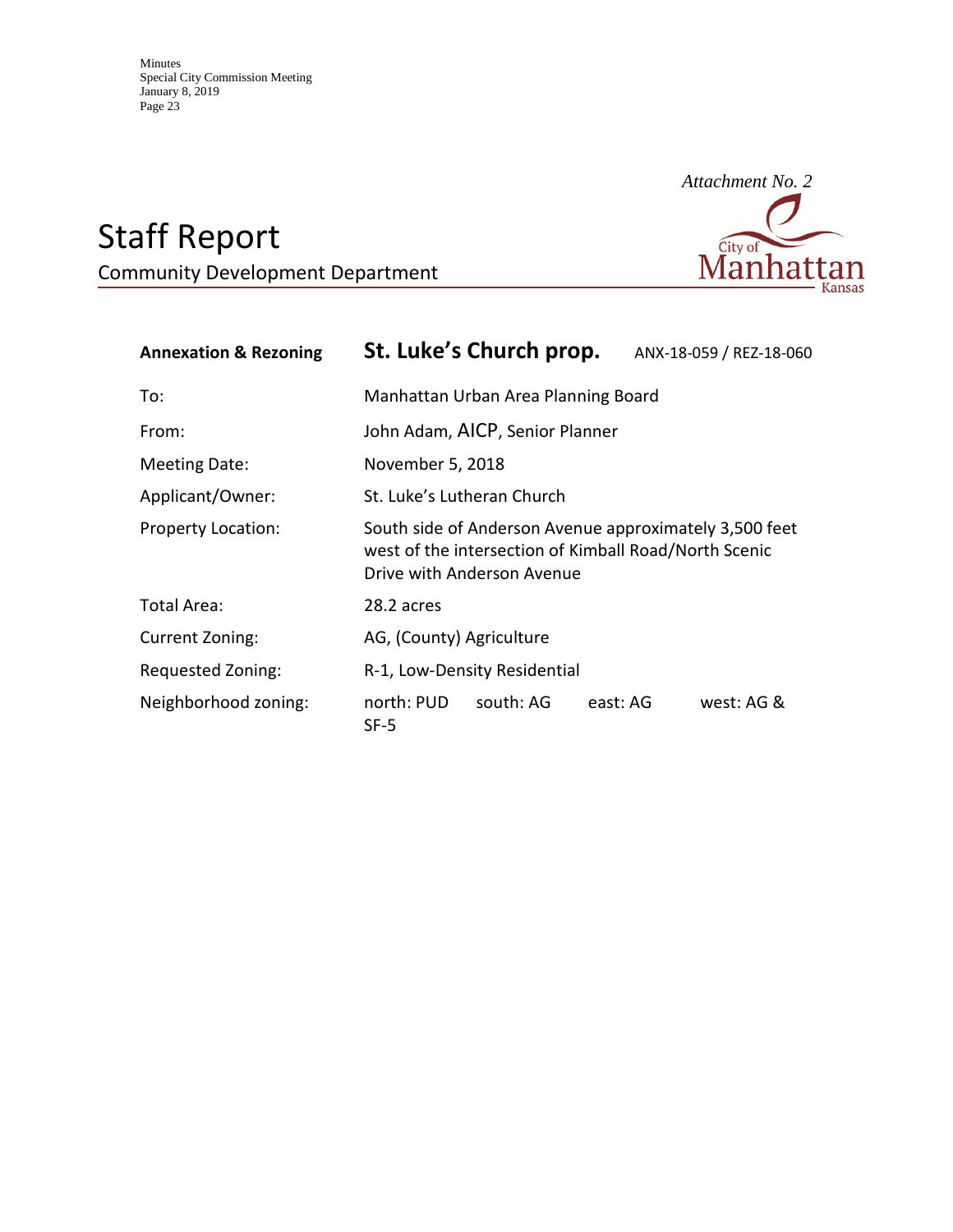

### **REQUEST**

Applicant requests an island annexation of 28.2 acres to the City of Manhattan and rezoning to R-1, Low-Density Residential. The property is Lot 1 of St. Luke's Addition, a single-lot subdivision platted in 2002. The current zoning is (County) AG, Agriculture.

## **ANALYSIS: ANNEXATION**

#### **FUTURE LAND USE MAP**

The property is shown on the Future Land Use Map of the Manhattan Urban Area Comprehensive Plan as Residential Low to Medium Density. The requested R-1 zoning is consistent with this designation.

#### **COMPREHENSIVE PLAN**

Chapter 3 of the Comprehensive Plan contains Policy GM-1.2B: Annexation Process, which states:

Petitions for annexation shall be heard by the Manhattan Urban Area Planning Board, which shall make a recommendation on the proposed annexation, based on the Comprehensive Plan, Growth Vision, and the Capital Improvements Program. Application for concurrent consideration of annexation, rezoning, and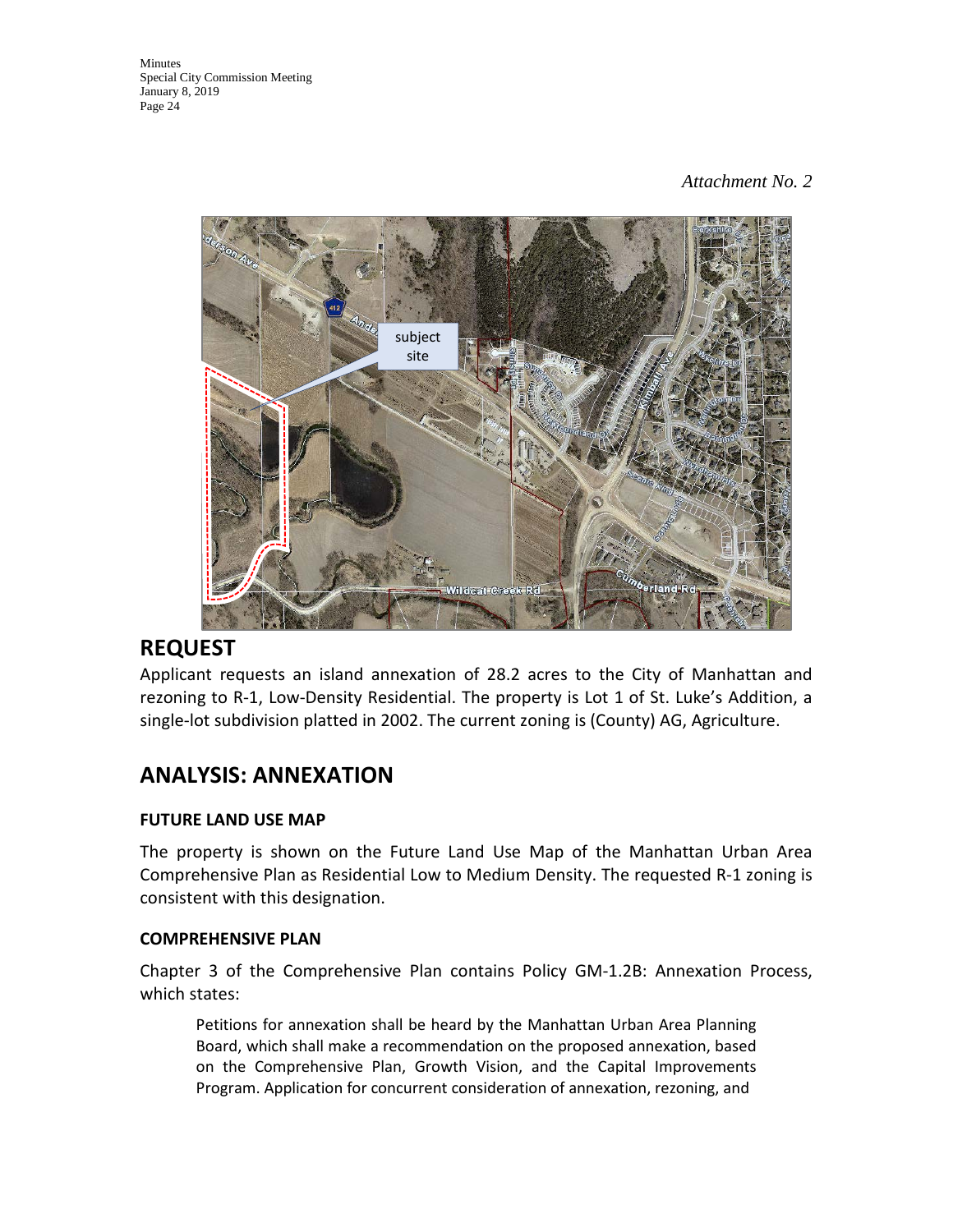preliminary platting is preferred, to provide a more comprehensive review and assessment of development proposals and their costs and benefits to the City.

The lot is located within the Urban Service Area Boundary (USAB) and is identified for lowto medium-density residential development.

The site is also located in the "Critical Area" defined in the Flint Hills/Fort Riley Joint Land Use Study (2017 update), which contains "the Land Use Planning Zone (LUPZ)…a noise impact area…associated with explosives and large arms operations/training" (JLUS, p. 60). The chief of the Environmental Division for the installation noted the same information but had no other comment on the proposal (see Attachment 4). The JLUS acknowledges the adopted Comprehensive Plan, and only requires notification of new development and of amendments to the City's planning documents that are within the Critical Area.

Capital Improvements Program: a new sanitary sewer interceptor is carrying sewer through the site. There are no other CIP projects affecting this site.

The Growth Vision includes several key objectives. The one pertinent to questions of annexation is the first: A Coordinated and Efficient Pattern of Growth, which says in part, "The Manhattan Urban Area will have a compact development pattern that encourages growth to locate within the Urban Service Area Boundary,…fosters the efficient provision of infrastructure and services, and balances development and conservation of the natural environment to the extent feasible." As noted, the site is within the USAB, is already being connected to municipal services, and will be subject to existing conservational floodplain regulations when it develops.

# **ANALYSIS: REZONING**

The following items will help to determine if the specific property is suitable for the rezoning request. These are the 13 matters to consider when rezoning as found in Section 15-403 of the Zoning Regulations. The criteria are in bold print, followed by findings of fact and staff evaluations, when applicable.

**A. Whenever the Planning Board or the Governing Body acts upon a proposed amendment to the Zoning Ordinance that is not a general revision of existing regulations and affects specific property, they shall address the following matters:**

1. **The existing use of property**. The use is agriculture.

*Evaluation:* The property is being used according to current zoning allowances.

2. **The physical and environmental characteristics of the property**. The rezoning area slopes at a three-percent grade from north to south over a distance of more than 2,100 feet. The southern 800 feet (approximately) of the lot are in the 100-year floodplain of Wildcat Creek. The Union Pacific right-of-way used to traverse the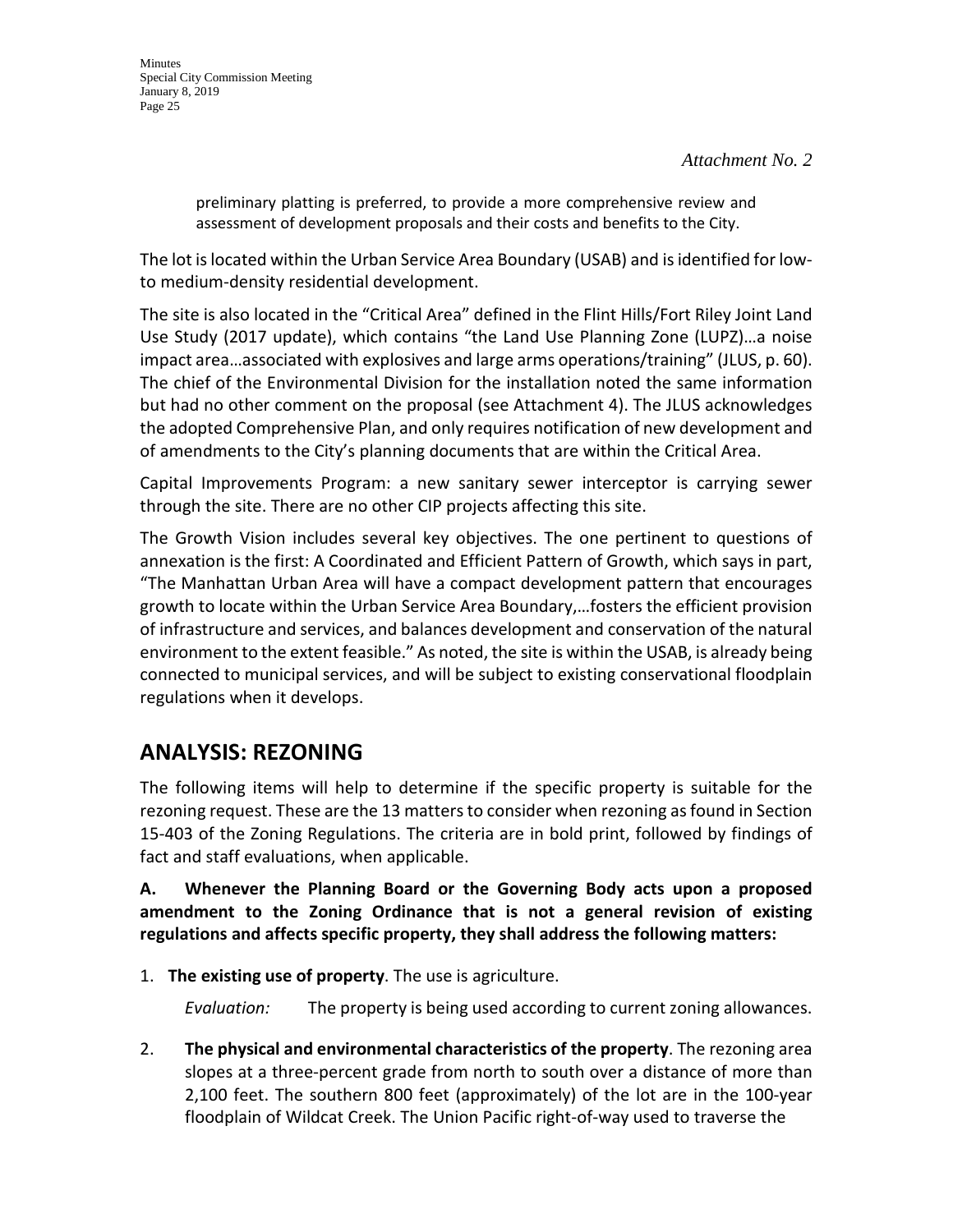northern third of the lot, but little topographic evidence of it remains.

*Evaluation:* Much of this lot is developable; there are no physical or environmental factors that argue against rezoning.

#### **3. The zoning and land uses of nearby properties**

- North [County] PUD, Planned Unit Development. Single-family houses.
- South [County] AG, Agriculture. Farmland.
- East [County] AG, Agriculture. Farmland.
- West [County] AG, Agriculture, and SF-5, Single-Family Residential. Farmland and vacant.
- 4. **The suitability of the property for land uses to which it is restricted under current zoning**. The area has been farmed for several decades.
	- *Evaluation:* The area appears to be suitable for its current zoning, but if it is annexed that zoning stops being appropriate.
- 5. **The character of the neighborhood**. The area is largely farmland. There are a few house lots north of the site across Anderson Avenue.
	- *Evaluation:* There is no neighborhood as such, so urban zoning and use will be unusual. However, since this lot and its surroundings are within the Urban Service Area Boundary, it is anticipated that urban development will someday *be* the character of the area.
- 6. **The compatibility of the proposed zoning district with nearby properties and the extent to which it may detrimentally affect those properties**. The area is largely farmland. There are a few house lots north of the site across Anderson Avenue.
	- *Evaluation:* The proposed rezoning is not compatible with existing uses. Common conflicts between agriculture and encroaching urban development stem from noise, spray drift, and other farming activities that disturb the peace of a low-density residential neighborhood; an example of "coming to the nuisance". Until farming is displaced by urbanization, the potential for conflict will exist.
- 7. **The conformance of the requested change to the adopted Comprehensive Plan for the City of Manhattan. (If the proposed amendment is in accordance with said Comprehensive Plan, it shall be presumed to be reasonable)**. The proposed rezoning area is indicated on the Future Land Use map of the 2035 Manhattan Area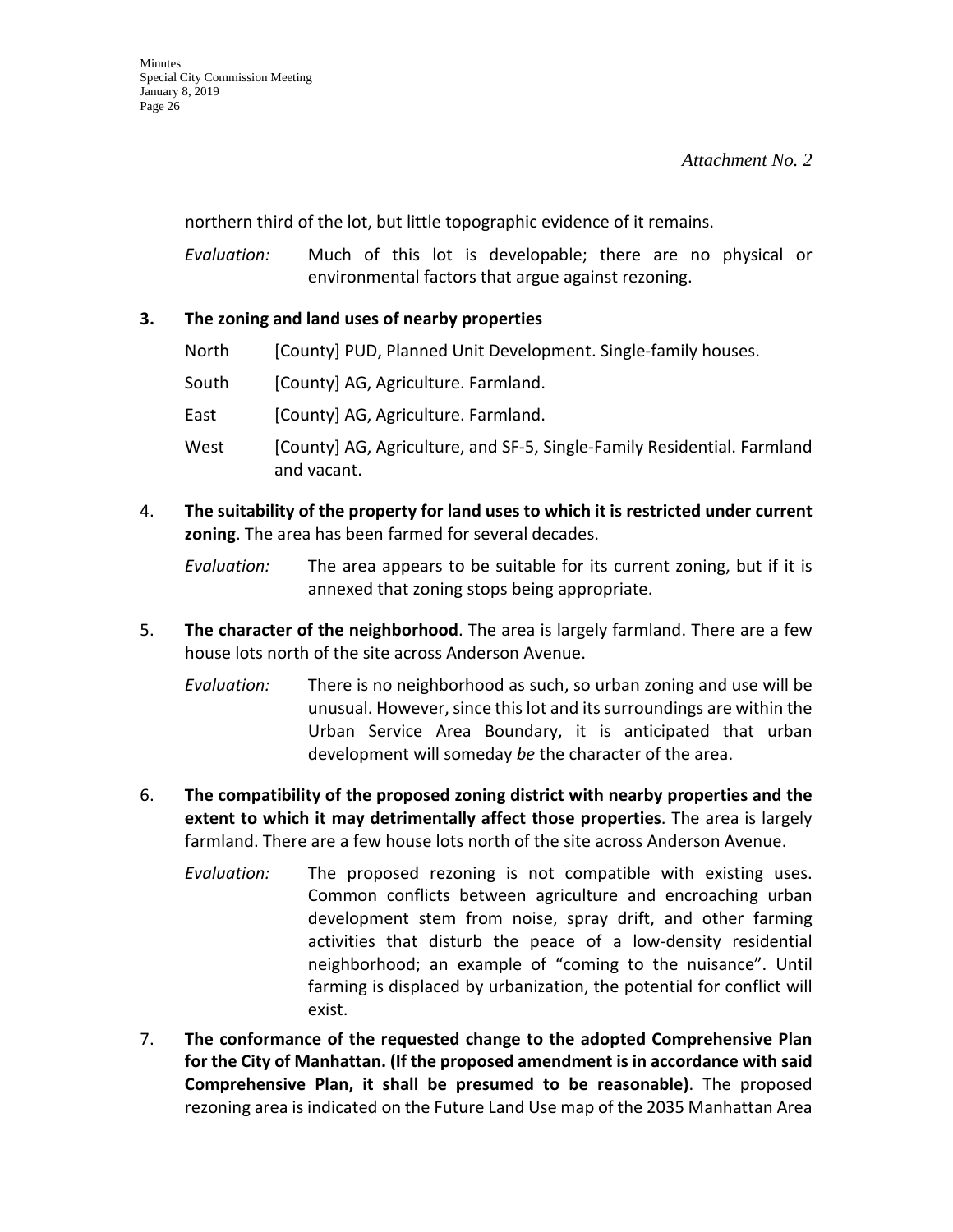Comprehensive Plan as "Residential Low to Medium Density" (RLM) (see FLU map excerpt). The policy of the RLM category pertinent to the rezoning is location.

#### *RLM 3: Location*

*Residential Low to Medium Density neighborhoods typically should be located where they have convenient access to and are within walking distance to community facilities and services that will be needed by residents of the neighborhood, including schools, shopping areas, and other community facilities. Where topographically feasible, neighborhoods should be bounded by major streets (arterials and/or collectors) with a direct connection to work, shopping and leisure activities. The Residential Low to Medium Density designation includes most established neighborhoods outside of the core area as well as future residential growth areas to the west and east.*

- *Evaluation:* The proposed rezoning conforms to the Future Land Use Map of the Comprehensive Plan. The location is not quite a mile away from an intersection ringed by commercial zoning, but no transportation infrastructure exists for convenient access by any mode other than bicycle or automobile. The site is in the Riley County USD 378, so bussing will be necessary for access to the elementary and high schools in Riley.
- 8. **The zoning history of the subject property and the length of time it has remained vacant as zoned**. The site has presumably been zoned for agriculture since zoning was established.

*Evaluation:* The site has been vacant because it has been used for agriculture.

- 9. **Whether the proposed district would be consistent with the intent and purpose of these regulations**. The purpose of the Manhattan Zoning Regulations includes: dividing the City into zones and districts; regulating and restricting the location and use of buildings and the uses of land within each district; protecting the public health, safety, and general welfare; protecting property values; and regulating and restricting the height, number of stories and size of buildings, the density of population, and the appearance of buildings (§2-101).
	- *Evaluation:* The proposed zoning district is consistent with the intent and purpose of the zoning ordinance.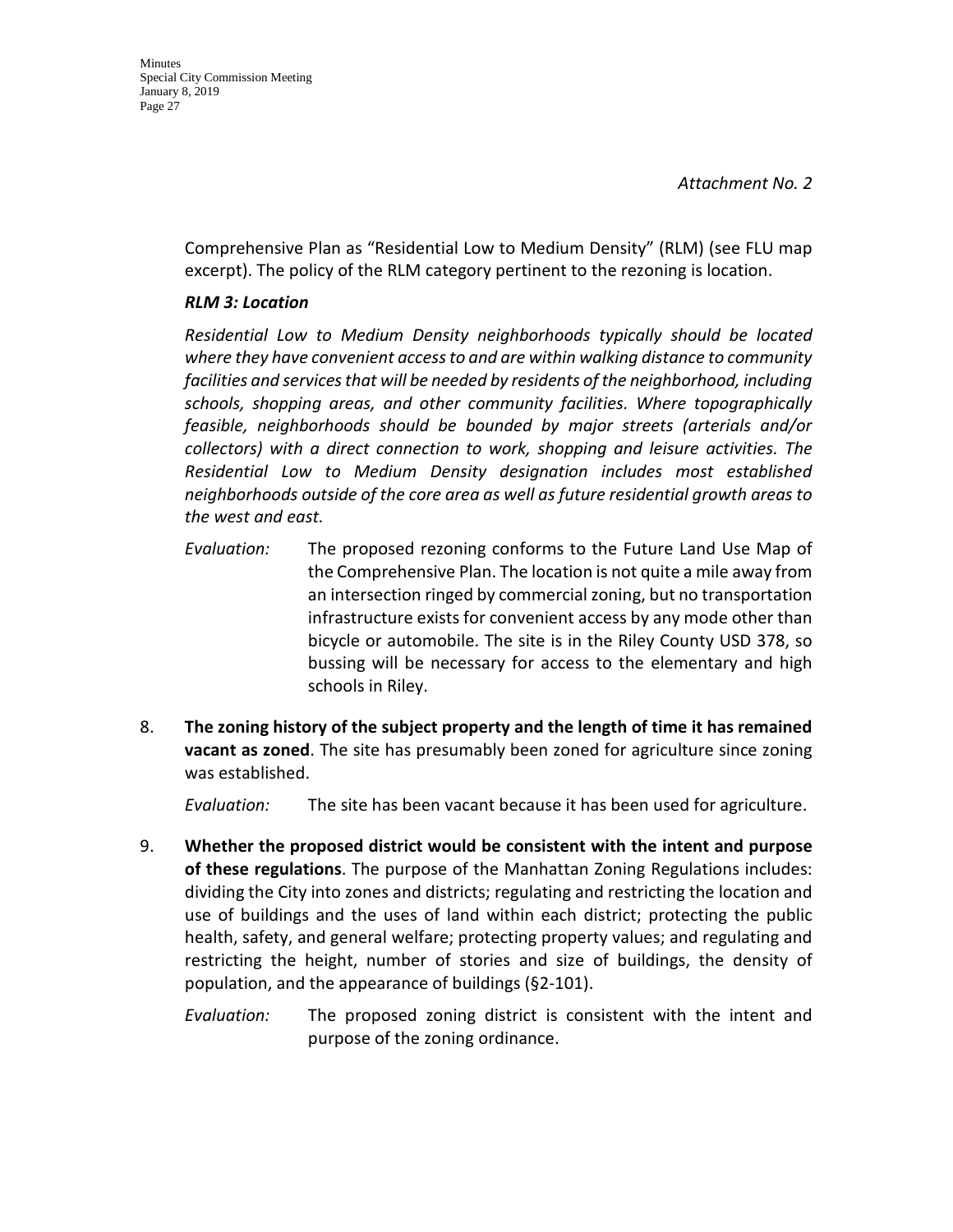- 10. **The relative gain to the public health, safety, and welfare that denial of the request would accomplish, compared with the hardship imposed upon the applicant that would result from denial**. A failure to rezone will mean a continuation of the current levels and types of development. It would also mean the City takes on the role of administering a County zoning district.
	- *Evaluation:* Provided the site is annexed, denying rezoning would be detrimental to the public health, safety, and welfare because that would leave the City in a position to administer County zoning within its boundaries. And the applicant would suffer the hardship of not being able to develop the land as desired.
- 11. **Whether adequate sewer and water facilities, streets, and other needed public services exist, or can be provided, or serve the uses that would be permitted by the proposed zoning district**.

Stormwater: As development occurs it will be required to mitigate stormwater increases due to new impervious surfaces. No stormwater lines currently extend to the site.

Water: There are no water lines to the site. It will have to be extended before development can occur. Discussion is taking place currently to create a water benefit district and extend a line.

Sanitary sewer: There is a 12-inch interceptor traversing the site in the former railroad right-of-way that development can connect to.

Streets have capacity to handle the low levels of trip generation possible from this site.

*Evaluation:* Not all required public services are in place to enable development under the proposed zoning, but all utilities should be available soon. Until then, no development will occur.

#### 12. **Such additional matters as may apply in individual circumstances**

There are no other identifiable factors.

#### 13. **The recommendations of permanent or professional staff**

The proposed zoning designation corresponds to the Future Land Use Plan map. The site is suitable for R-1-type development with accommodation for the portions in the floodplain. Although the site lacks some utilities, those can be provided relatively soon to enable development.